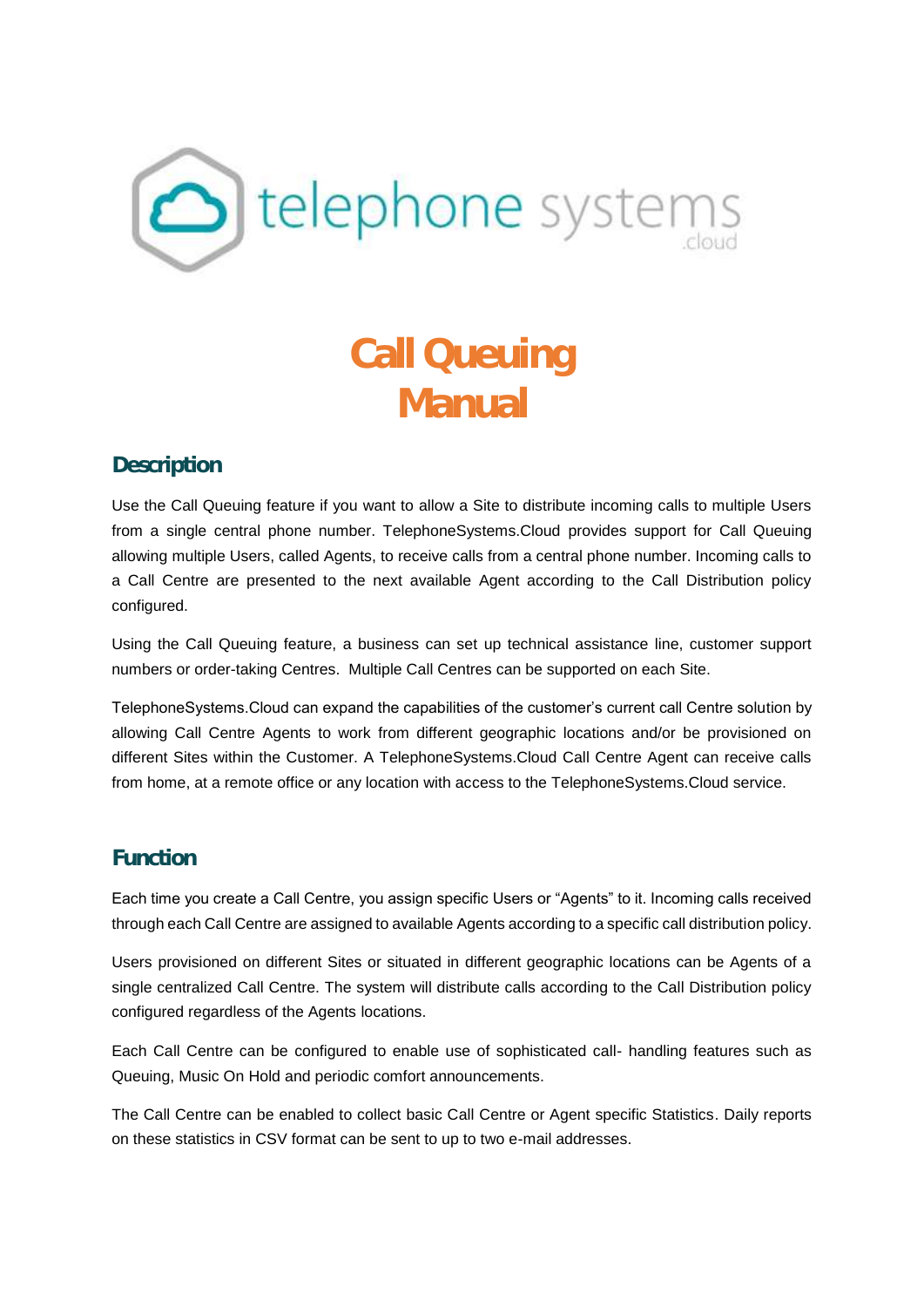The Call Centre feature builds on the functionality available in the Hunt Group Feature and enhances it with:-

- Uniform distribution of incoming call to the available agents
- Queuing of the incoming calls that cannot be answered immediately when Agents are unavailable
- Comfort Announcements for calls that are Queuing
- Music on Hold for calls that are Queuing
- Overflow to a given destination when the group is unable to answer ringing calls
- Deflection to a given destination outside of business hours in conjunction with the Auto Attendant and Time Schedule features.

Statistics available to be emailed to a specified email address

#### **Function – Call Distribution Policies**

TelephoneSystems.Cloud supports the following Multiple Call Distribution policies:

#### **Regular (linear)**

The incoming calls to the group always start seeking an available Agent on the first User in the list and sequentially seek all the provisioned Users, until an idle User is found to present the call to, or the end of the list is reached.

#### **Circular**

The incoming calls to the group start seeking an available Agent with the User following the last User to receive a call. When the end of the list is reached, the hunting circles back to the first User in the list. The call Centre stops seeking an available Agent when an idle user is found to present the call too, or all the Users have been searched.

For example, the 1st incoming call starts searching for an available Agent with the 1st Agent in the list, and stops at the end on the list. The 2nd incoming call starts searching for an available Agent with the 2nd Agent in the list, continues to the end of the list then returns to the being of the list and stops at the 1st Agent in the list. The 3rd incoming call starts searching for an available Agent with the 3rd Agent in the list, continues to the end of the list, and returns to the beginning of the list and stops searching at the 2nd Agent in the list.

#### **Uniform**

The incoming calls to the group are presented to the User that has been idle, (available), for the longest time.

#### **Simultaneous**

The incoming call rings all idle Agents in the Call Centre at the same time. The call is connected to the first Agent to answer the call and the ringing is automatically cancelled on all the other Agents. All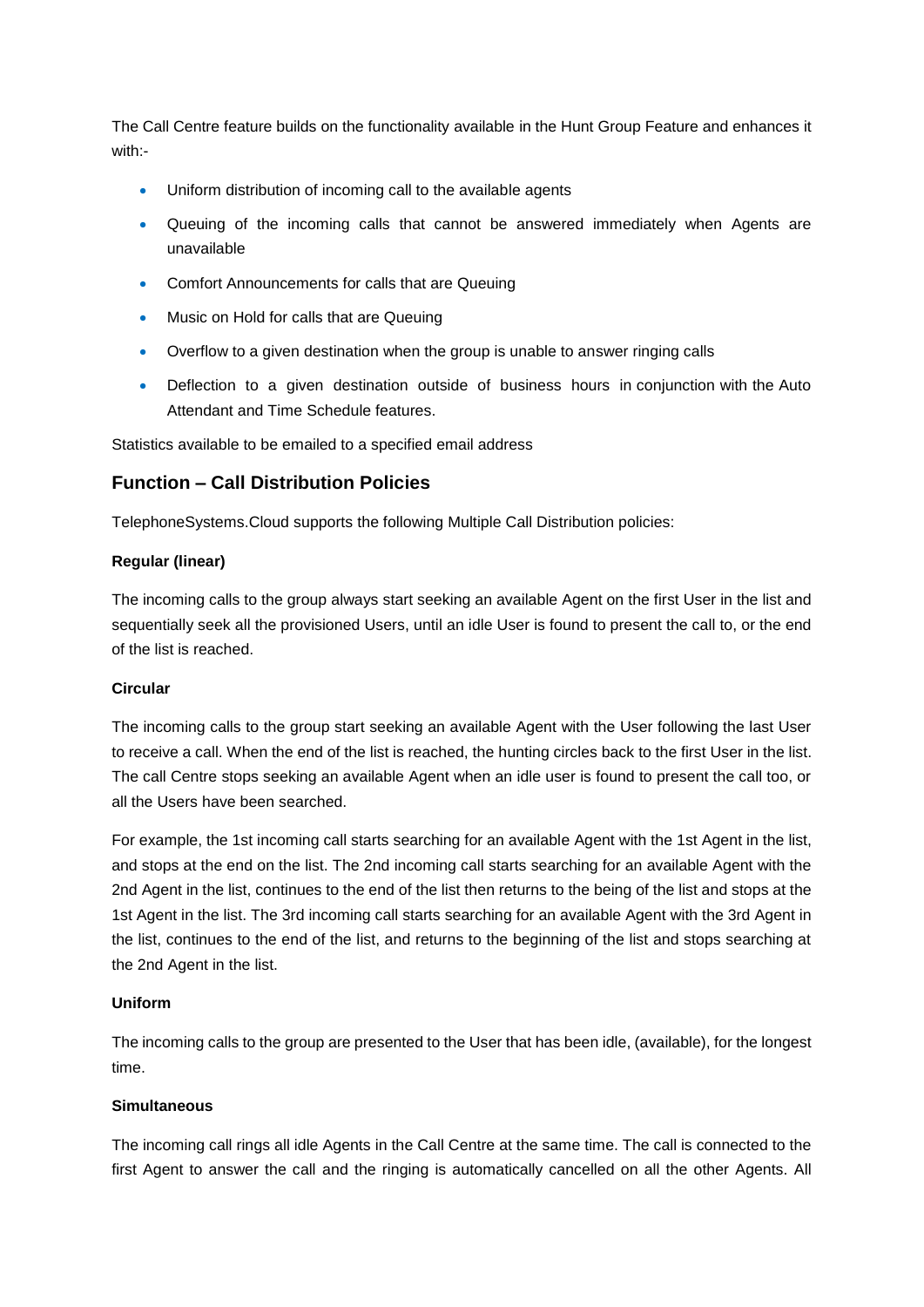Agents are considered 'busy' whilst the phones are ringing. If a 2nd call presents at the same time that all Agents are ringing, this call will enter the Call Centre Queue until the 1st call is answered and the remaining Agents return to being Available.

#### **Weighted**

The incoming call rings Agents in a pseudo-random fashion according to their relative weight. Agents with a higher weight are assigned more incoming calls than agents with lower weights. Weights for individual Agents are configured as relative percentage values in the Business Portal. Call presentation is determined by the system based of the relative weights assigned.

# **Function – Call Centre Specific Functions**

#### **Call Queuing**

When all Agents in a Call Centre are busy, the next call(s) to the Call Centre number will be placed in the Queue until an Agent becomes available.

- Once a call is in the Queue it will remain in the queue until an Agent is available to take that call.
- There is no facility for callers to exit the queue once they are in the queue.
- Multiple calls in a Queue are presented to available Agents on a 'first in, first out' basis.
- Queue length can be configured on the Call Centre profile page. It is recommended that the Queue length be configured to be no longer than the call capacity of the bandwidth available at the customer's premises.
- When the Queue length is reached any more calls to the call Centre number will receive busy tone.

#### **Comfort Announcements**

Comfort Announcements are what a caller will hear during the time they spend in the queue waiting for an Agent to become available. There are default system announcements available but we recommend that customer recorded announcements are uploaded through the Business portal.

There are 3 announcement options available for the Call Centre Queue:-

- **Entrance Announcement**
- Comfort Announcement
- Customized On Hold

#### **Entrance Announcement**

This is the welcome announcement that an incoming caller receives immediately on entering the queue.

#### **Comfort Announcement**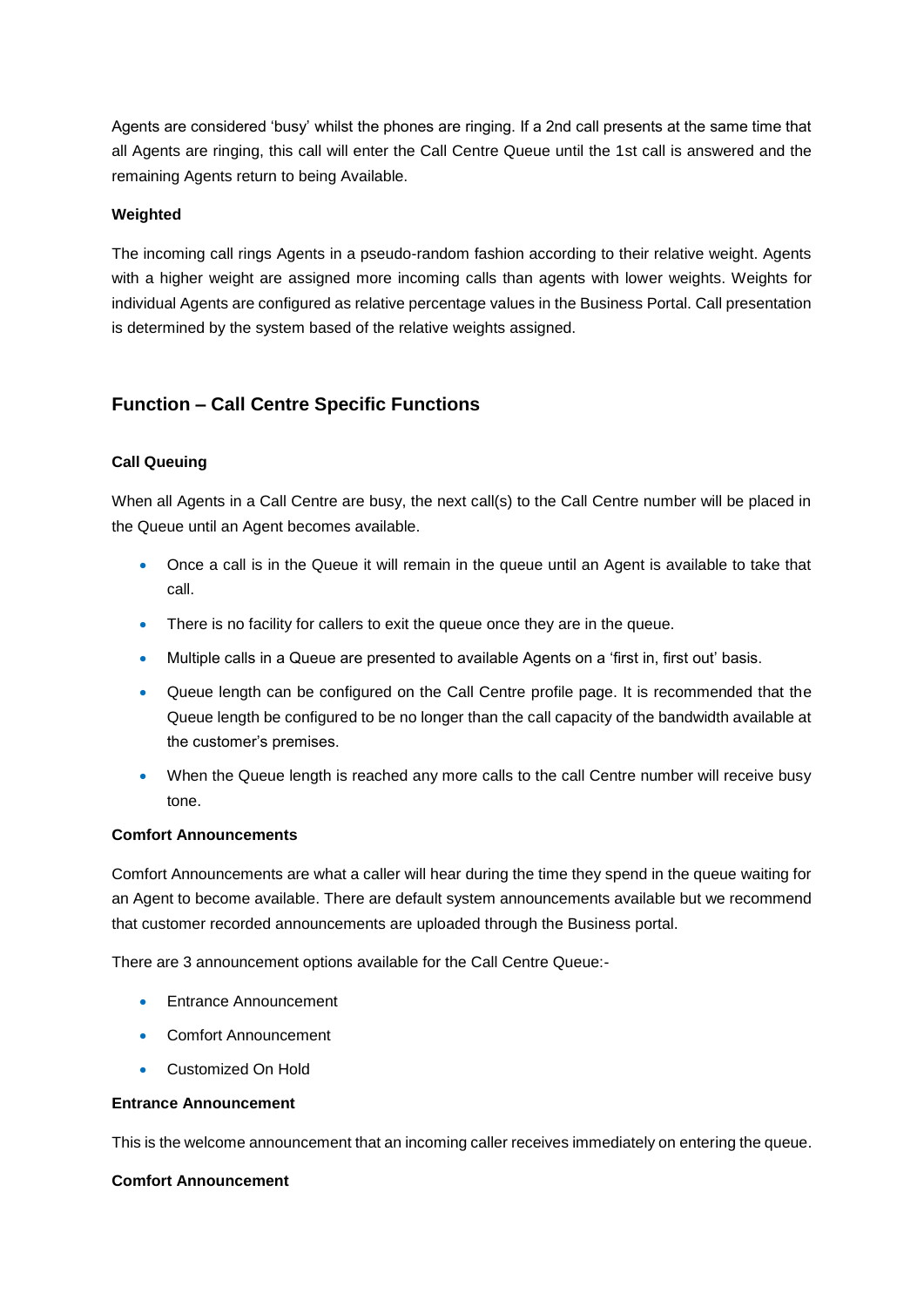This announcement is played to callers in the queue at the periodic interval configured for the Call Centre. TelephoneSystems.Cloud recommends that a customer recorded announcement be uploaded through the Business Portal.

#### **On Hold Announcement**

Music On Hold can be enabled and will play to callers in the queue in the interval between the Comfort Announcements. If a customer recorded Music On Hold file is not uploaded the default Music On Hold will be presented.

#### **No Answer Timeout**

When a call is presented to an Agent's phone and the Agent does not answer the ringing call, the 'No Answer Timeout' will forward the call to the next available Agent after the number of rings configured.

#### **Forward Call after 'x '**

When a call has been ringing on available Agent(s) phones for the configured number of seconds, this function will forward the call the configured destination. This is also referred to as the 'No Answer' forward.

#### **Guard Timer**

The 'Guard Timer' is the number of seconds that the system waits after an Agent has ended their current call before the next call is presented from the queue. It is important to set a value for the 'Guard Timer' as an Agent does not have to physically go 'on hook' to become available if the caller, not the Agent, ends the current call. If the Guard Timer is left a '0' it is possible that an Agent will be presented with a new call and on placing the handset in the cradle be unaware that they have disconnected an active call.

Customers may also refer to this function as 'clerical time' or 'wrap up time'.

#### **Statistics**

Basic statistics are generated for each Call Centre and each Agent in the Call Centre on a daily basis. The reporting interval can be configured at 15, 30, or 60 minutes. You can use the Business Portal to enable daily collection of Call Centre statistics and have a CSV file automatically forwarded to up to two e-mail addresses. More detailed information about any individual call can be found in the CDRs, (Call Detail Records).

Real time call monitoring through an application interface is not available.

The statistics generated for an Agent include:-

- Agent Name
- Number of Calls Received
- Average time on a call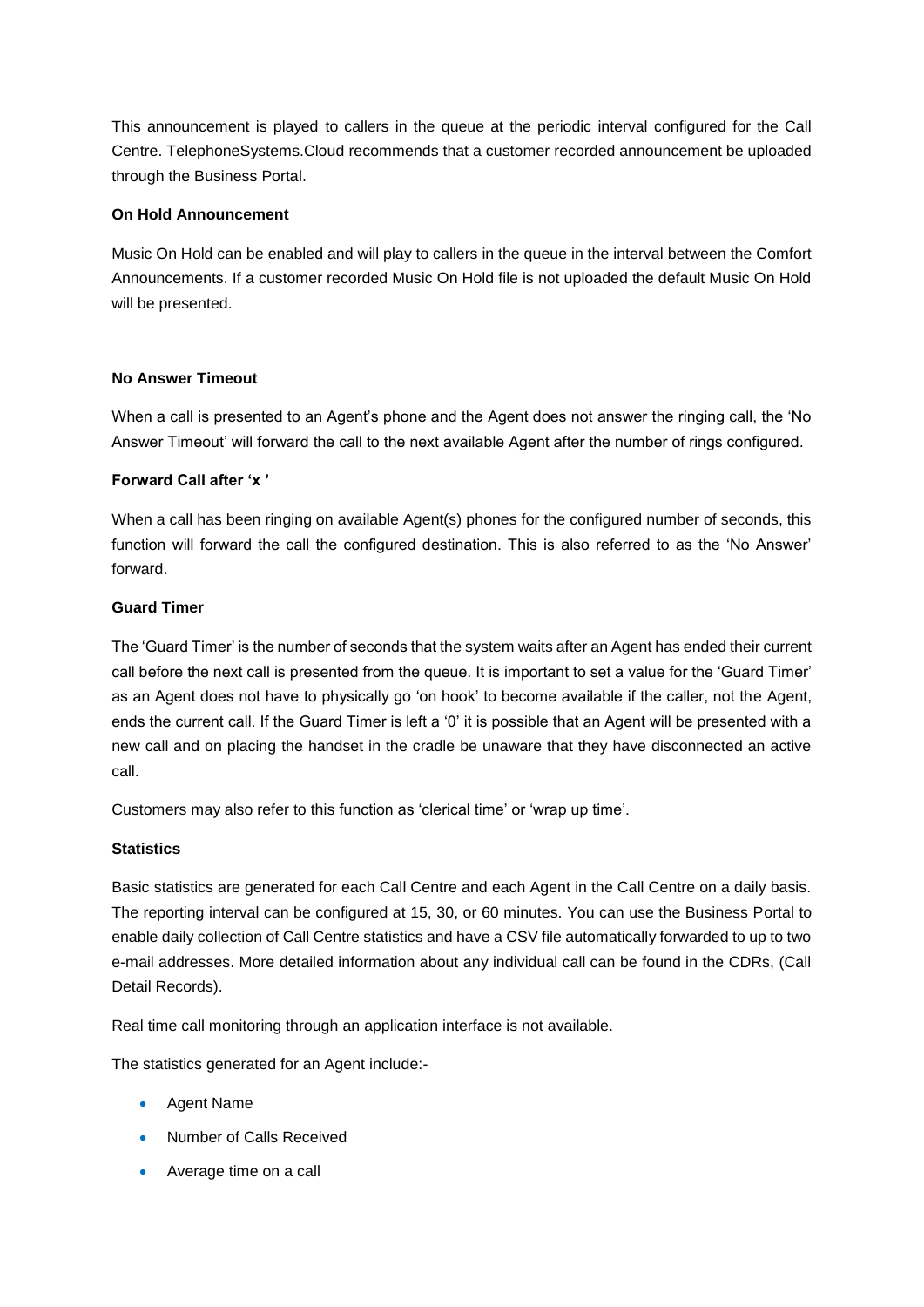- Time Busy
- Time Idle
- Number of Calls Not Answered

The statistics generated for a Call Centre Group are presented as the number of calls that were in that particular state, answered, queued etc. during the reporting period configured. This means that it may be possible for the same call to appear twice as it may have been queued in one reporting period and answered in another.

The information that the statistics for a Call Centre Group include are:-

- Timestamp of the reporting interval
- Number of Incoming Calls
- Number of Calls Queued
- Number of busy Overflows
- Number of Calls Answered
- Average time with Agent (Talk)
- Average time in Queue
- Average time that Agents were Busy
- Average hold time before

#### **Limiting Conditions**

Where CallCentrePlus is in use:-

The 'optional short ringburst' is not applicable to Do Not Disturb configured for Virtual Users such as Call Centres etc. The 'optional short ringburst' is only applicable to Do Not Disturb when configured for an Individual User.

# **Configuration**

#### **Configuration – New Call Centre**

This section describes how a Group or Company Administrator can provision a Call Centre using the Business Portal.

Once logged on Navigate to: - Sites (Select Site) > Features > Call Groups > Call Centres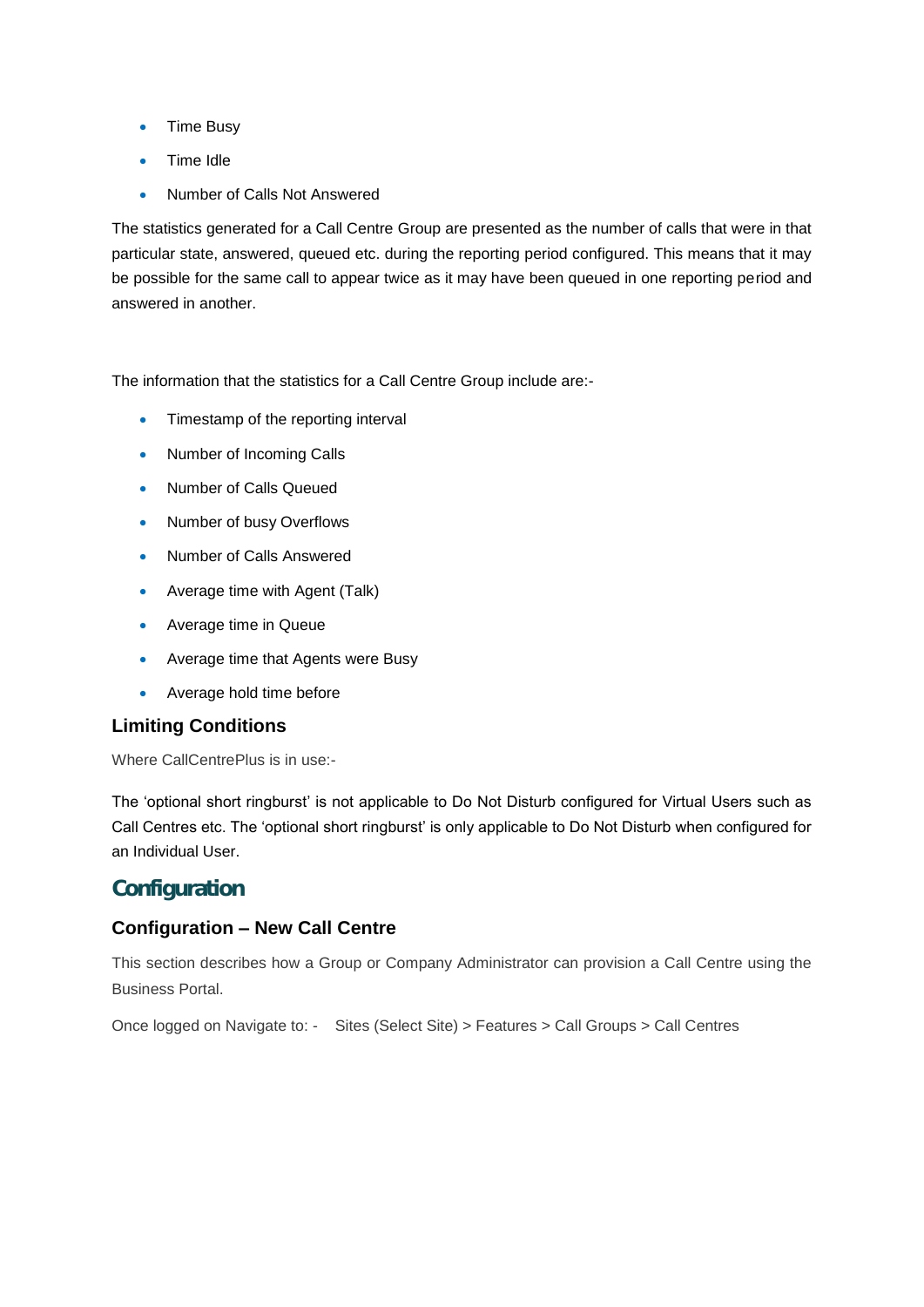| <b>Sile Selection</b>             | Features<br>Grid<br>List    | Sito: Demo Site<br>۲ |
|-----------------------------------|-----------------------------|----------------------|
| $\boldsymbol{f}$<br>Features      | $\vee$ Call Groups          |                      |
| Е<br>Feature<br><b>Assignment</b> | <b>O</b> Auto Attendants    | <b>A Contigure</b>   |
| B                                 | <b>O</b> Call Centers       | <b>A Configure</b>   |
| Profile<br>о                      | <b>O</b> Call Pickup Groups | $\neq$ Configure     |

- **•** Click Configure
- Click 'Add'

| Call Centers | 50226900 (1975)       |      |    |                         | $+$ Add   |
|--------------|-----------------------|------|----|-------------------------|-----------|
|              | <b>Status</b>         | Name | 10 | <b>Otractory Number</b> | Extension |
|              | No Call Centers Found |      |    |                         |           |
|              | <b>O</b> Cancer       |      |    |                         |           |

In the Profile Details section enter: -

- Call Centre ID
	- $\overline{-}$  lower case and a minimum of 6 alpha characters
	- no spaces or special characters
- Password
	- minimum of 6 alphanumeric characters
	- no spaces or special characters
- Call Centre Name
	- No special characters
	- Calling Line ID First and Calling Line ID Last Name
	- This will display on the Agents phones along with the incoming callers CLI, if available, when presented with a call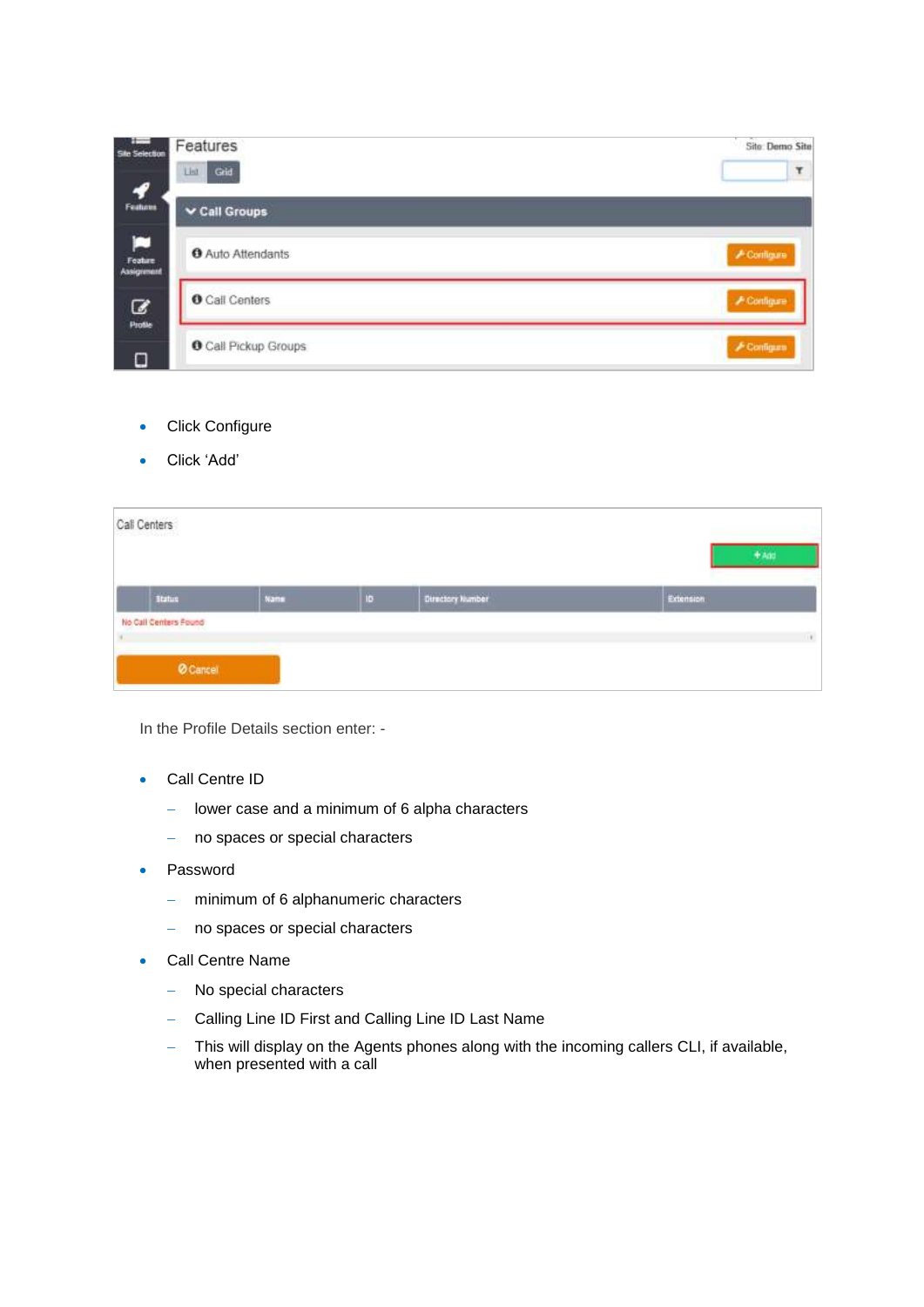| New Call Center                  |             |                       |  |
|----------------------------------|-------------|-----------------------|--|
| Profile Details                  |             |                       |  |
| * Call Center ID.                |             |                       |  |
| Call Center 10                   | @0rand.test |                       |  |
| * Name                           |             | <sup>a</sup> Password |  |
| hame.                            |             | <b>Password</b>       |  |
| Caller ID First Name             |             | * Confirm Password    |  |
| Callet 10 Find Name              |             | Contint Password      |  |
| <sup>*</sup> Caller ID Last Name |             |                       |  |
| Caler IO Last Name               |             |                       |  |

If the Call Centre requires a public number, select from those available in the 'Directory Number' drop down list

Set an extension number of the required length in the 'Extension' field.

| Directory Number              |                                                                          | Time Zone                       |         |
|-------------------------------|--------------------------------------------------------------------------|---------------------------------|---------|
| Nome                          | ٠                                                                        | 'Hewfoundland Time (ST, John's) |         |
| Extension                     |                                                                          | Language                        |         |
| Edertation                    |                                                                          | <b>Frighalt</b>                 |         |
| * Queue Length                |                                                                          |                                 |         |
| $\boldsymbol{0}$              |                                                                          |                                 |         |
| Call Distribution             |                                                                          |                                 |         |
| Regular                       | F.                                                                       |                                 |         |
|                               | Allow Caters To Dial Number To Escape From Queue & Follow Busy Treatment |                                 |         |
|                               |                                                                          |                                 |         |
| Number To Dial                |                                                                          |                                 |         |
| Forward Calls After Walt Time |                                                                          |                                 |         |
| Wait Time                     | 50                                                                       |                                 | Seconds |

Select a Call Distribution policy for the Call Centre:

## **NOTE: Detailed discussion of Call Distribution is in the '***Function – Call Distribution'***, section of this document.**

Select one of the following briefly described options to determine how the system routes incoming calls to agents in the group:

#### **"Regular":**

Incoming calls hunt for an idle Agent in the order they appear in the list, starting from the top each time.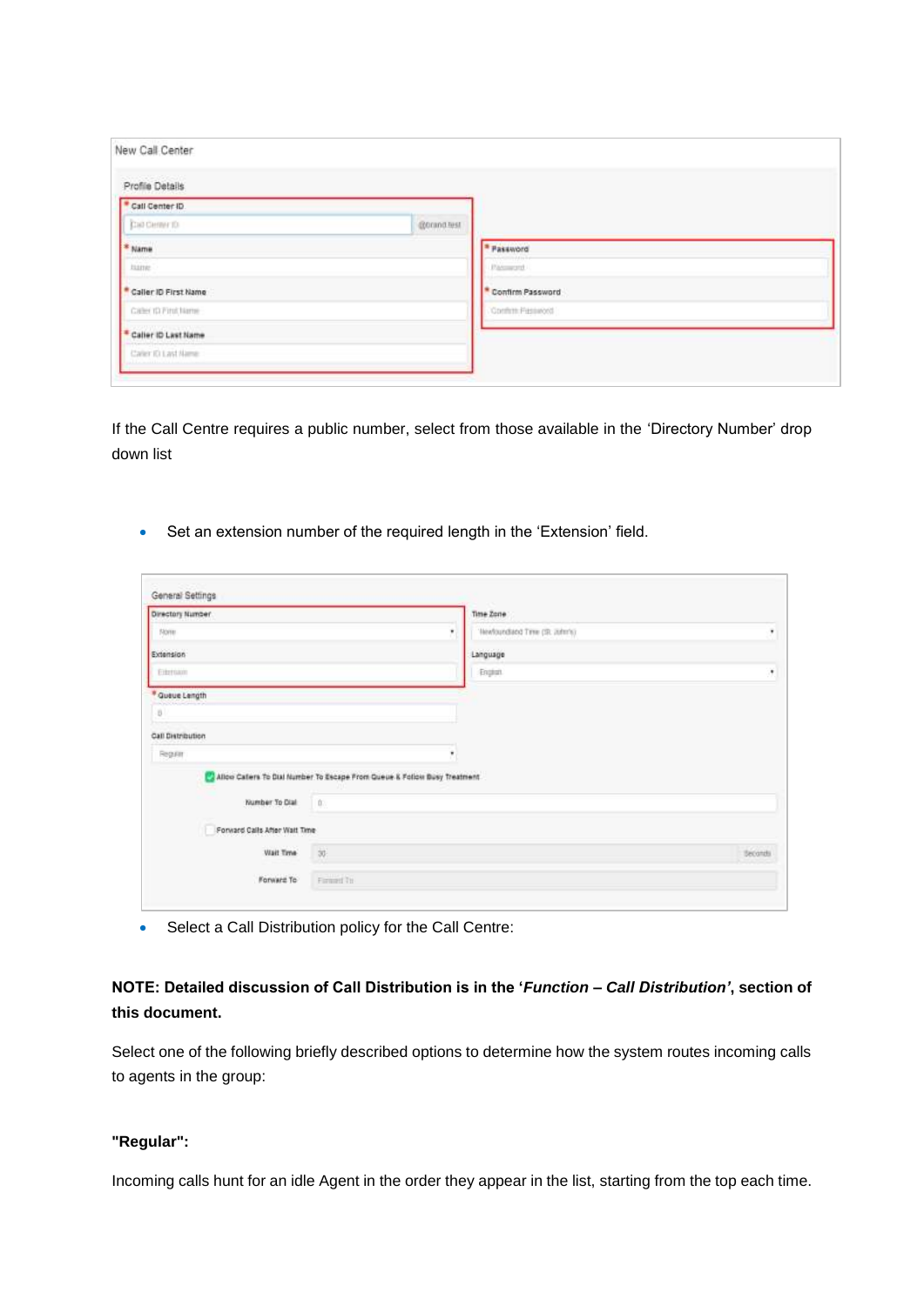#### **"Circular":**

Incoming calls hunt for an idle Agent in the order they appear in the list, starting with the 1st Agent, the next call will try the 2nd Agent first, and the 3rd call will try the 3rd Agent first. When the search reaches the end of the list, it loops back to the start of the list and continues until it has tried all Agents once.

#### **"Uniform":**

Incoming calls hunt through all Agents in order, starting with the Agent who has been idle the longest and ending with the Agent who most recently answered a call.

#### **"Simultaneous":**

Incoming calls alert all Agents at the same time. The first Agent to answer handles the call and all other call attempts are cancelled.

#### **"Weighted":**

The incoming call rings Agents in a pseudo-random fashion according to their relative weight. Agents with a higher weight are assigned more incoming calls than Agents with lower weights. Weights are assigned by the Group or Company administrator.

In the Queue Length text box, type a limit for the number of calls the system will keep on hold in the queue waiting for an Agent to be available.

| General Settings              |                                                                           |                                |         |
|-------------------------------|---------------------------------------------------------------------------|--------------------------------|---------|
| Directory Number              |                                                                           | Time Zone                      |         |
| Nome                          | ٠                                                                         | Newtoundland Time (St. John's) | ٠       |
| Extension                     |                                                                           | Language                       |         |
| Estemann                      |                                                                           | English                        | ٠       |
| * Queue Length                |                                                                           |                                |         |
| o.                            |                                                                           |                                |         |
| Call Distribution             |                                                                           |                                |         |
| Regular                       | ×                                                                         |                                |         |
|                               | Allow Callers To Dial Number To Escape From Queue & Follow Busy Treatment |                                |         |
| Number To Dial                | $\eta$                                                                    |                                |         |
| Forward Calls After Walt Time |                                                                           |                                |         |
| Wait Time                     | 1200                                                                      |                                | Seconds |
|                               |                                                                           |                                |         |

- Select the Time Zone and Language from the drop down lists.
- Tick the "Allow Callers To Dial Number To Escape From Queue & Follow Busy Treatment" option to enable callers to leave the queue and follow the busy treatment rules. If checked, please provide/confirm the "Number To Dial" in the text box below.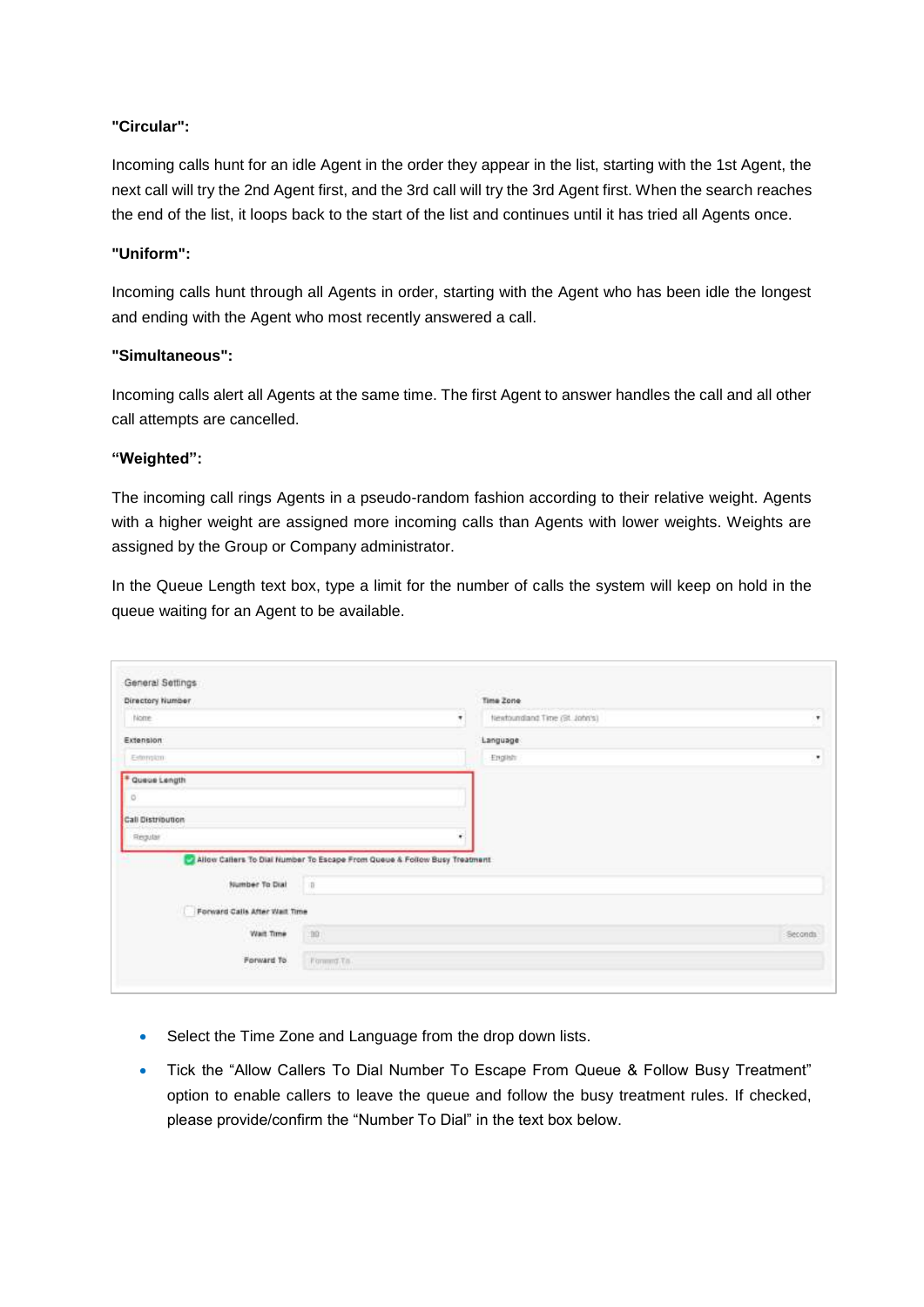| Directory Number  |              |                                                                |                                                                           |
|-------------------|--------------|----------------------------------------------------------------|---------------------------------------------------------------------------|
|                   |              | Time Zone                                                      |                                                                           |
|                   | $\mathbf{v}$ | Newtoundland Time (St. John's)                                 | ٠                                                                         |
|                   |              | Language                                                       |                                                                           |
|                   |              | Engestr                                                        | ٠                                                                         |
| * Queue Length    |              |                                                                |                                                                           |
|                   |              |                                                                |                                                                           |
|                   |              |                                                                |                                                                           |
| Call Distribution |              |                                                                |                                                                           |
|                   |              |                                                                |                                                                           |
|                   |              |                                                                |                                                                           |
|                   |              |                                                                |                                                                           |
|                   |              |                                                                |                                                                           |
|                   |              |                                                                |                                                                           |
| Wait Time         | 30           |                                                                | Seconds                                                                   |
|                   |              |                                                                |                                                                           |
|                   |              | $\bullet$<br>Number To Dial 0<br>Forward Calls Atter Wait Time | Allow Callers To Dial Number To Escape From Queue & Follow Busy Treatment |

 Tick the "Forward Calls After Wait Time" option to allow callers to be forwarded to a defined number after a period of time spent in the queue. If ticked, provide the Wait Time and Forward To number.

| Directory Number              |                                                                             | Time Zone                       |         |
|-------------------------------|-----------------------------------------------------------------------------|---------------------------------|---------|
| None                          | 회                                                                           | Newfoundland Time (SR, John's). | ž.      |
| Extension                     |                                                                             | Language                        |         |
| <b>Citerranei</b>             |                                                                             | English                         | $\star$ |
| * Queue Length                |                                                                             |                                 |         |
| $\overline{Q}$                |                                                                             |                                 |         |
| Call Distribution             |                                                                             |                                 |         |
| Régular                       | ۰                                                                           |                                 |         |
|                               | 2 Allow Callers To Dial Number To Escape From Queue & Follow Busy Treatment |                                 |         |
| Number To Dial                | $-0$                                                                        |                                 |         |
| Forward Calis After Walt Time |                                                                             |                                 |         |
| Wait Time                     | 30 <sub>1</sub>                                                             |                                 | Seconds |
|                               |                                                                             |                                 |         |

- In the Feature Packages section select:-
	- Feature Package
	- Select a feature package (optional) to assign to the Call Centre.
	- Wallboard
	- Tick this box if you wish to enable the optional Wallboard Application add-on. This may be a chargeable feature. Please contact your service provider for pricing information.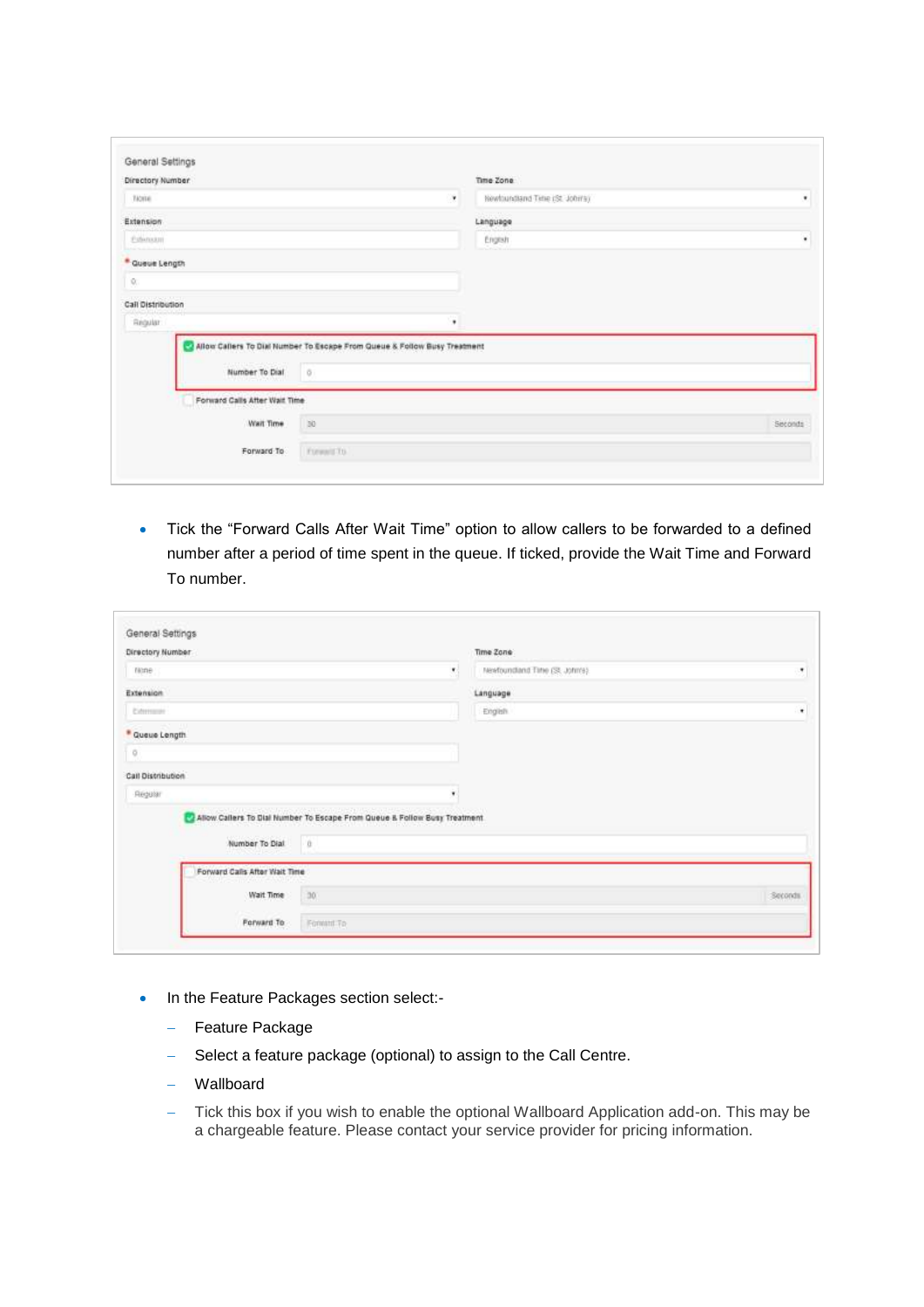| Feature Packages |                  |                  |
|------------------|------------------|------------------|
| Feature Package  | Call Contre Plus | $1 - 1 - 1$<br>× |
| Optional Add-Ons |                  |                  |

#### **In the Agent Settings section select:-**

- Allow Agents To Join/Leave The Call Centre
	- Check the Allow Agents To Join/Leave The Call Centre box to allow agents to log in (or log out) from the queue to receive calls.
- Allow Call Waiting
	- Check or uncheck the Allow Call Waiting box. When Directory Number Hunting has been assigned to a Call Centre, you can assign Call Waiting to Call Centre agents so that they can handle more than one call directed to them, regardless of their Call Waiting feature status.
- **Enable Calls To Agents In Wrap-Up State** 
	- Check or uncheck the Enable Calls To Agents In Wrap-Up State box.
- Disable Call Queuing When Not Staffed
	- Use this to turn off the queue when no agents are staffing the Call Centre.
- After Call Automatically Set Agent State To
	- Check or uncheck Automatically Set Agent State To and select the ACD State from the drop-down list.
- Enable Maximum ACD Wrap-Up Timer (Minutes:Seconds)
	- Check or uncheck Enable Maximum ACD Wrap-Up Timer and add the time in minutes and seconds in the text boxes.
- Skip To Next Agent After
	- Tick this box to automatically skip to the next available agent after a defined number of rings. If ticked, please provide the number of rings from the drop down list.
- Click Save

#### **Configuration – Call Centre Announcements**

- Sites (Select Site) > Features > Call Groups > Call Centres
- Select the Call Centre you wish to edit by selecting its name.
- To Add or Manage the Announcements for the Call Centre click 'Announcements' in the 'Call Centre' menu on the left.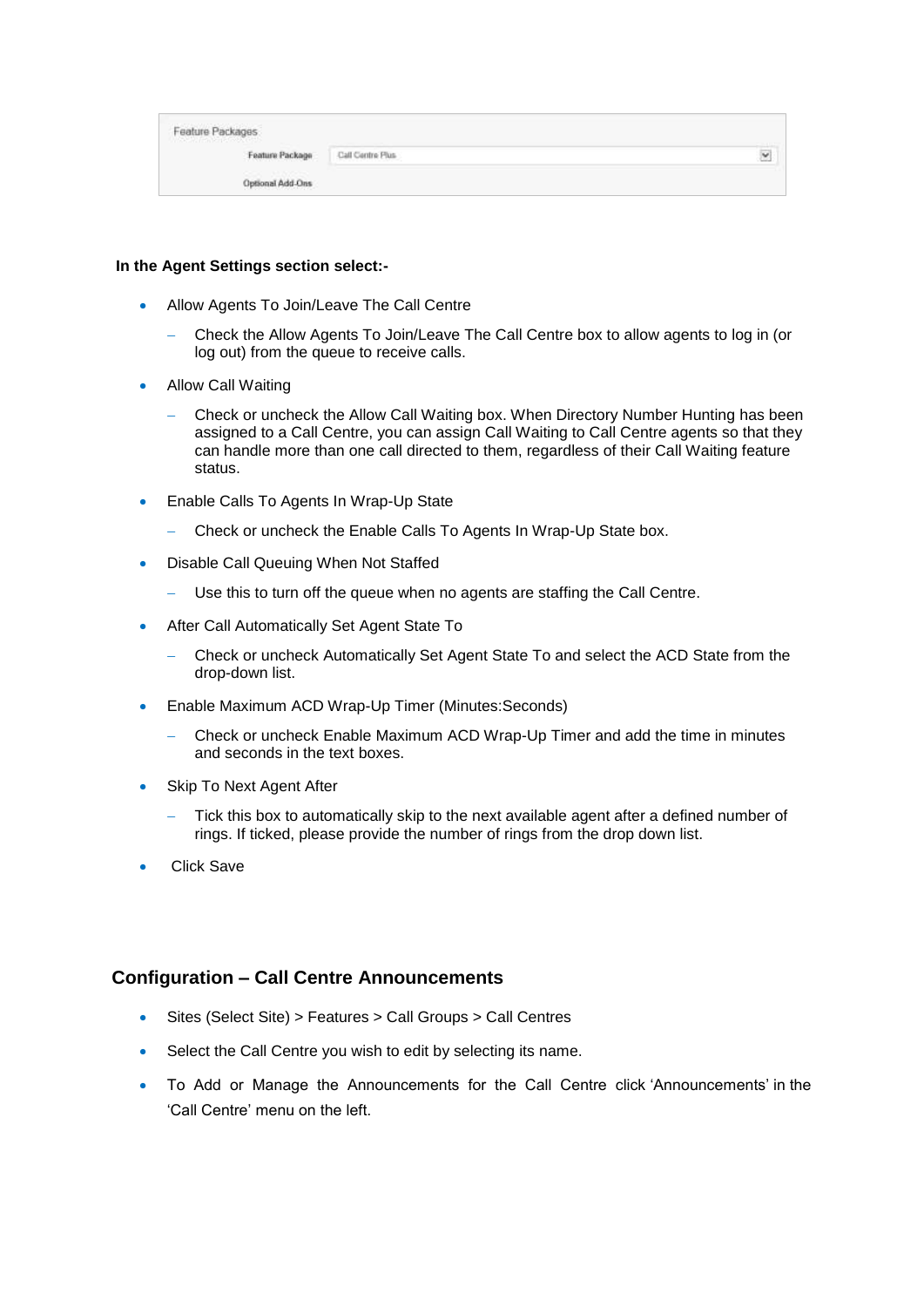

This page contains fields that you can use to configure custom messages for when a caller first contacts the Call Centre, (entrance message), when all Agents are busy, (comfort message), and when a caller is on hold or in the Queue, (on hold message).

| Entrance Message |                              |                                           |  |
|------------------|------------------------------|-------------------------------------------|--|
|                  |                              |                                           |  |
|                  | <b>Play Entrance Message</b> |                                           |  |
|                  |                              |                                           |  |
|                  |                              | Entrance Message Is Mandatory When Played |  |
| Message          | System Default               |                                           |  |
|                  | Custom Message               | Choose File   No flie chosen              |  |
|                  |                              |                                           |  |
|                  |                              | Current File: None                        |  |

### **NOTE: - Detailed discussion of Call Centre Announcements is in the '***Function – Call Centre Specific Functions***', section of this document.**

If you want callers to hear a message that you have recorded and stored in a WAV format file rather than the default standard system message, perform the following steps:

- Tick the relevant checkbox to enable a particular announcement such as Entrance, Comfort or On Hold Message.
- Select the Custom option.
- Type the full path to the WAV file in the field provided, or click Browse, select the file, and click Open.
- Repeat the above steps for the other messages as required.

#### **NOTE: The format for these files must be:-**

- File type is CCITT u-Law WAV with 8 kHz, 8 Bit, Mono attributes.
- The length of the audio file for the On Hold Message is limited to 5 minutes and its maximum size is 5Mb.
- Click 'Save'.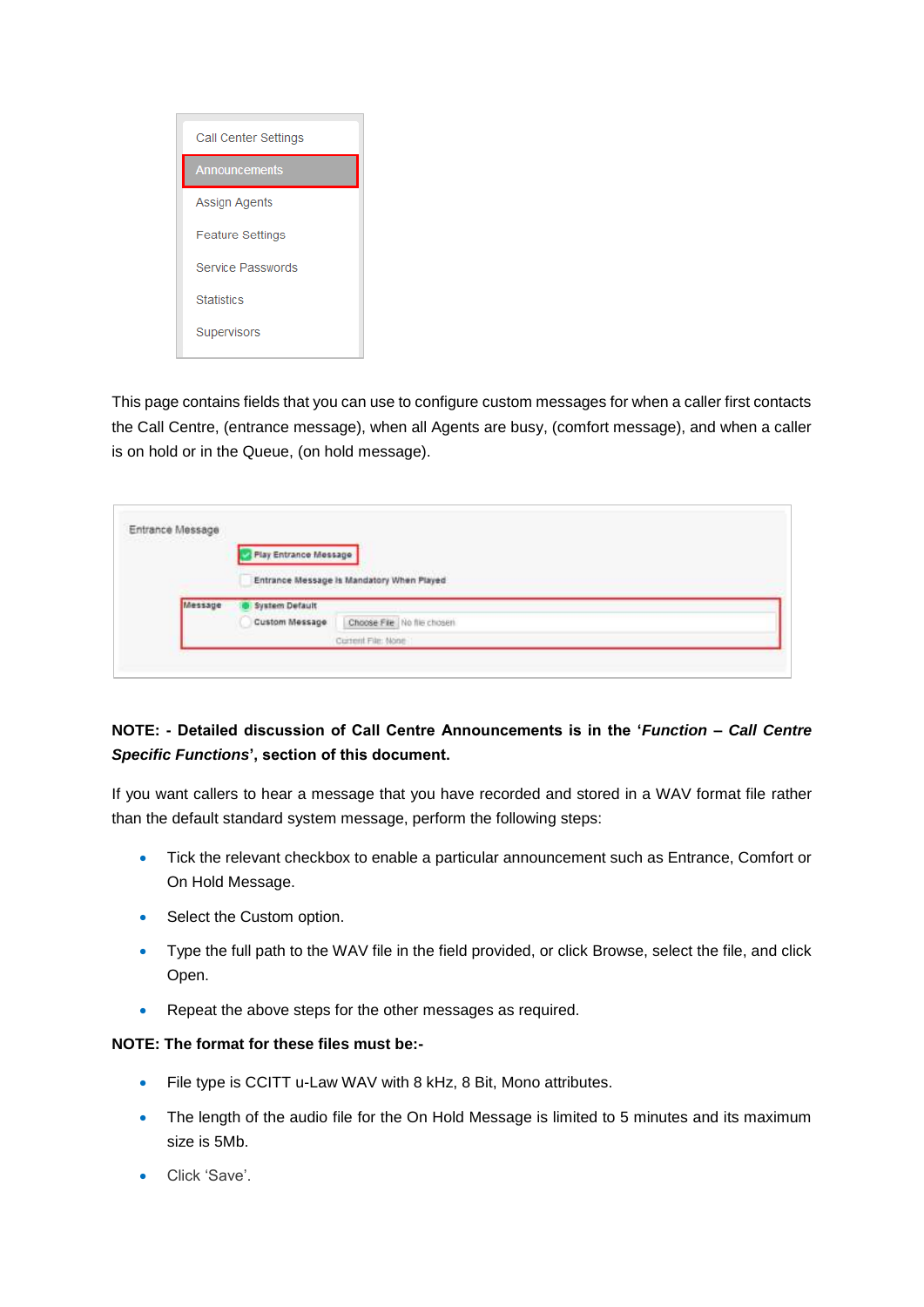# **Configuration – Assign Agents to the Call Centre**

To Assign Agents to the Call Centre, click 'Assign Agents' in the menu on the left.



• Select the required Users from the Available Users table using their respective checkboxes and click 'Add' to move them to the 'Assigned Users' table.

Users in the Assigned Users table become part of the Call Centre.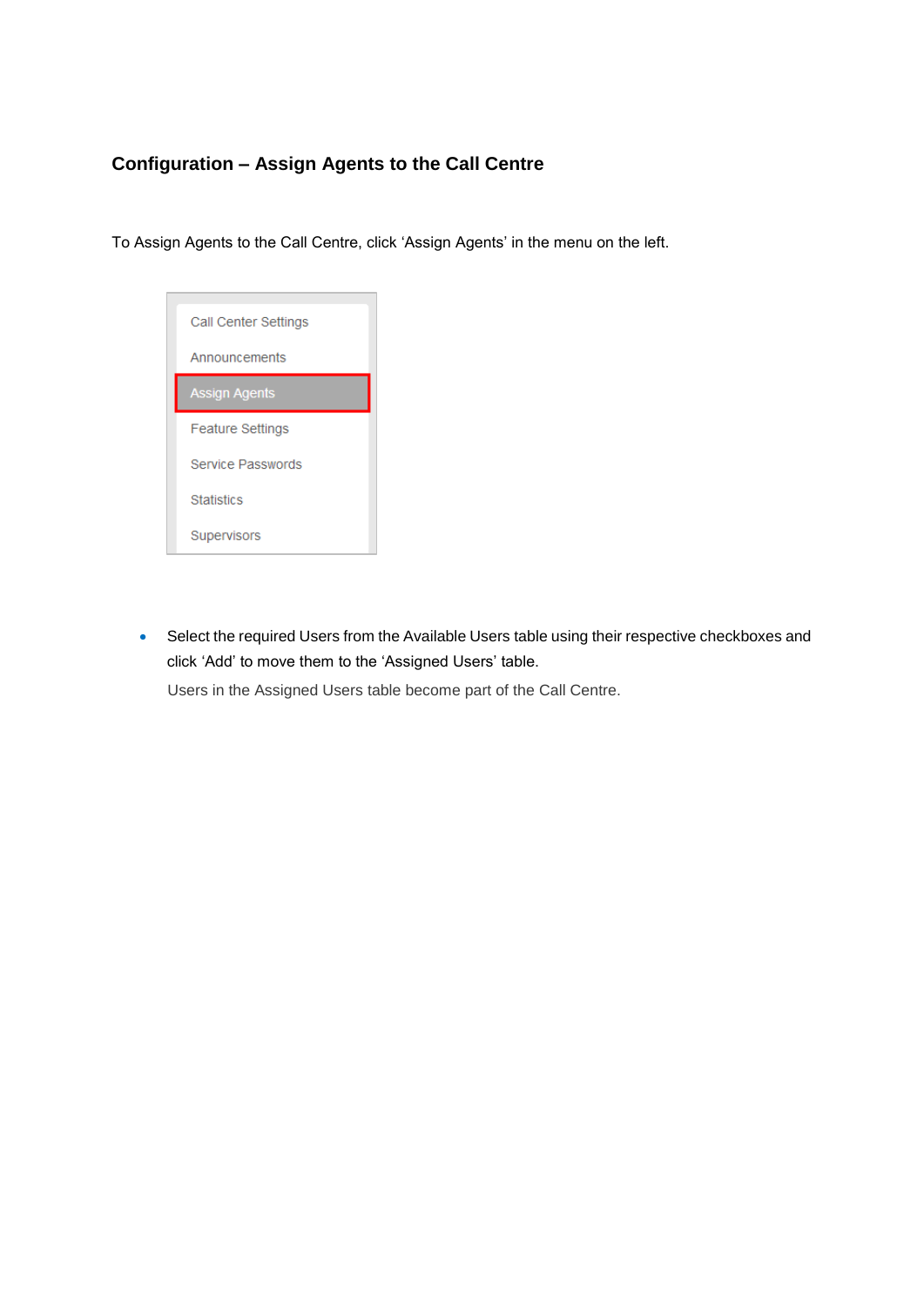| All     |                         |                   |                          |         |                   |
|---------|-------------------------|-------------------|--------------------------|---------|-------------------|
|         | Available Users         |                   |                          | Fitar   | $\overline{\chi}$ |
|         | <b>East Name</b>        | <b>First Name</b> | <b>User ID</b>           |         |                   |
|         | 00                      | SCA               | sca 00@brand.test        |         |                   |
|         | 01514960001             | 01514960001       | 01514960001@brand.test   |         |                   |
| U       | 01514960005             | 01514960005       | 01514960005@brand.test   |         |                   |
|         | 05                      | SCA               | sca 05@brand test        |         |                   |
|         | 10                      | SCA               | sca 10@brand.fest        |         |                   |
| $+ A d$ | Admin                   | Company           | company.admin@brand.test |         |                   |
|         | Assigned Users          |                   |                          | Filter  | $\tau$            |
|         | <b>Last Name</b>        | First Name        |                          | User ID |                   |
|         | No Assigned Users Found |                   |                          |         |                   |

You can add Users in two ways:

- To add all users listed in the Available Agents column, click the select all checkbox and click 'Add'
- To add one or more Users in the Available Users table, select the desired users checkbox and click *Add*.
- **Click Save.**

If 'Weighted' Call Distribution was selected, assign 'weights' to the Agents by clicking on 'Distribution Settings' from the menu on the left.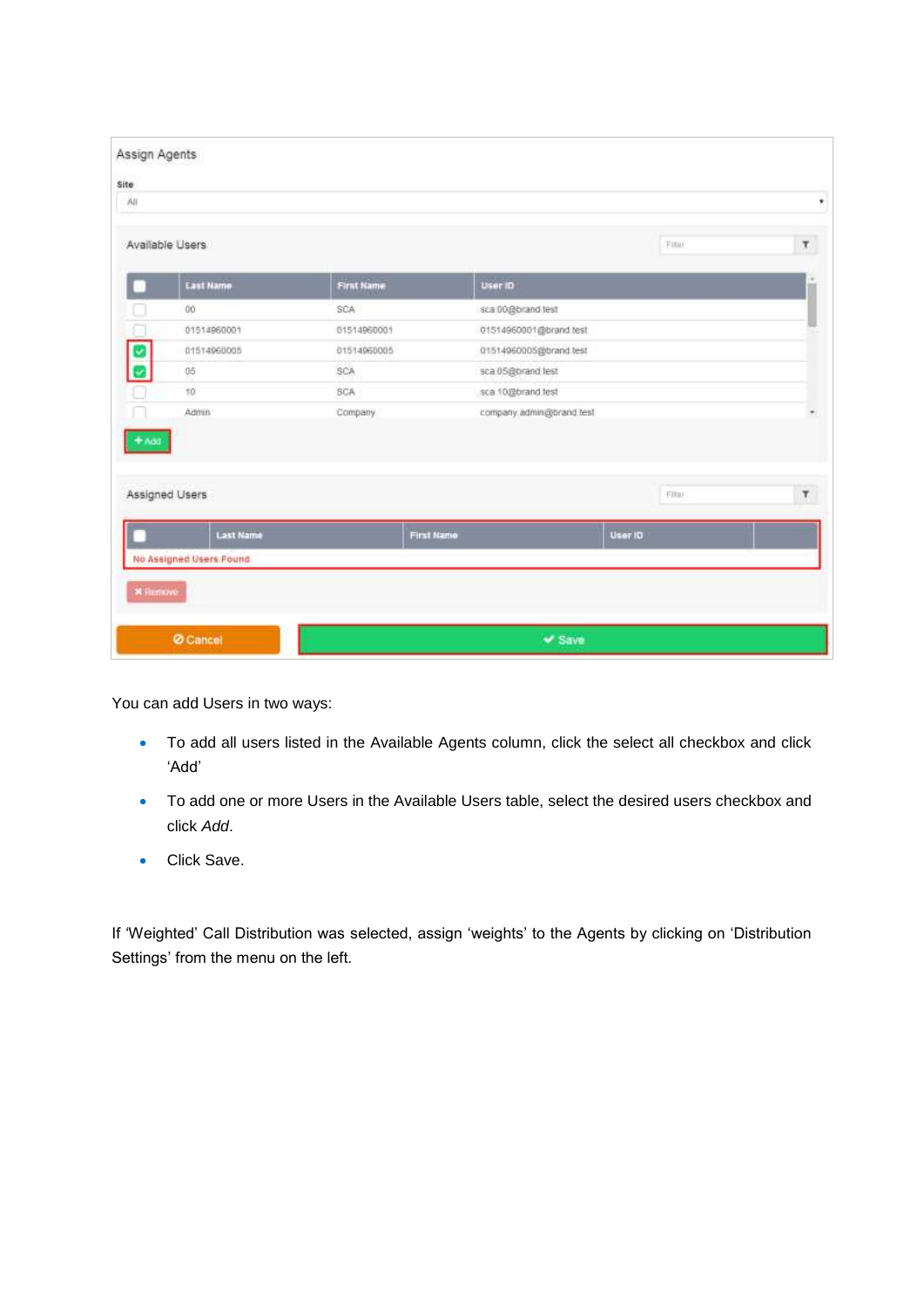

• Adjust the Agent's 'weights' to total 100%.

|     |                          | Weighted Call Distribution |                   |                         |  |
|-----|--------------------------|----------------------------|-------------------|-------------------------|--|
|     |                          | <b>Last Name</b>           | <b>First Name</b> | User ID                 |  |
| 33  | $\sim 10^{-1}$           | one                        | adding            | addingone@brand.lest    |  |
| 33. | $\mathcal{H}_1$          | test                       | trigger.          | triggertest@brand.test  |  |
| 34  | $\infty$                 | test new all               | iser              | test new ali@brand test |  |
| 100 | $\overline{\phantom{a}}$ |                            |                   |                         |  |
|     |                          |                            |                   |                         |  |
|     |                          | <b>Ø</b> Cancel            |                   | $V$ Save                |  |

Enter a percentage into the appropriate field for each Agent to determine the percentage of calls that each member will receive.

The total weight for all Agents must add up to one hundred percent (100%).

If you have four Agents in the Call Centre and you assign them all 25% weight, the call distribution will be even among the Agents. They will each receive 25% of the calls. If you assign one Agent 40% and another 10%, the Agent assigned 40% will get more calls than the Agent assigned 10%.

Click 'Save'

#### **Configuration – Call Centre Statistics**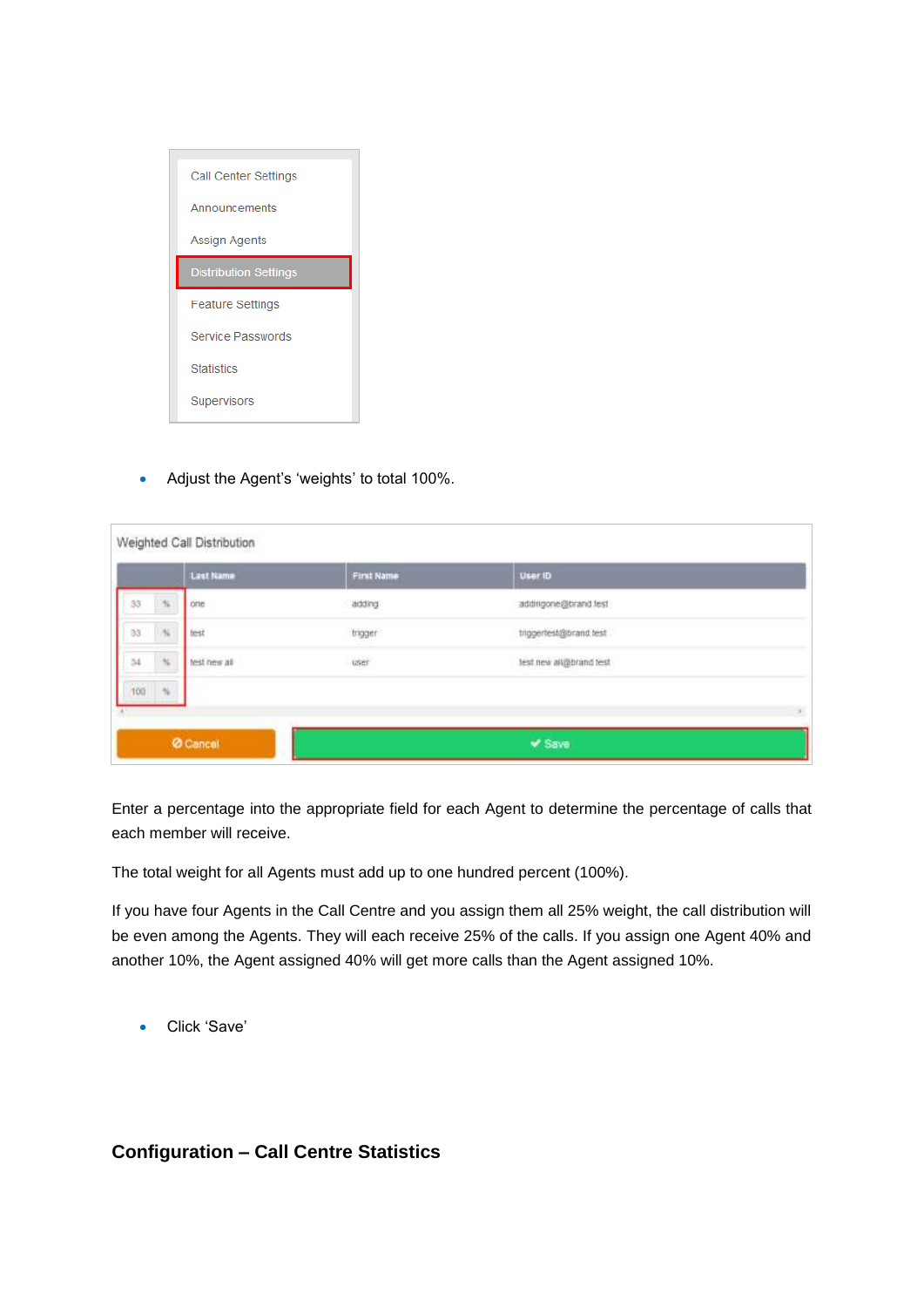To enable daily delivery of Call Centre Statistics to up to 2 email addresses, click 'Statistics' from the menu on the left.

| Call Center Settings     |
|--------------------------|
| Announcements            |
| Assign Agents            |
| Distribution Settings    |
| <b>Feature Settings</b>  |
| <b>Service Passwords</b> |
| <b>Statistics</b>        |
| Supervisors              |

- To enable the feature tick the 'Turn on Daily Reporting box'
- Set the required Reporting Period from the drop down box. The options are, 15, 30 or 60 minutes.

| <b>Statistics</b>       |                         |  |  |  |  |  |  |
|-------------------------|-------------------------|--|--|--|--|--|--|
|                         | Turn On Daily Reporting |  |  |  |  |  |  |
| <b>Reporting Period</b> | 15 Minutes              |  |  |  |  |  |  |
| * Recipient 1           | Email Address           |  |  |  |  |  |  |
| <b>Recipient 2</b>      | Email Address           |  |  |  |  |  |  |
| <b>Ø</b> Cancel         | $\vee$ Save             |  |  |  |  |  |  |

Enter at least one email address and click 'Save'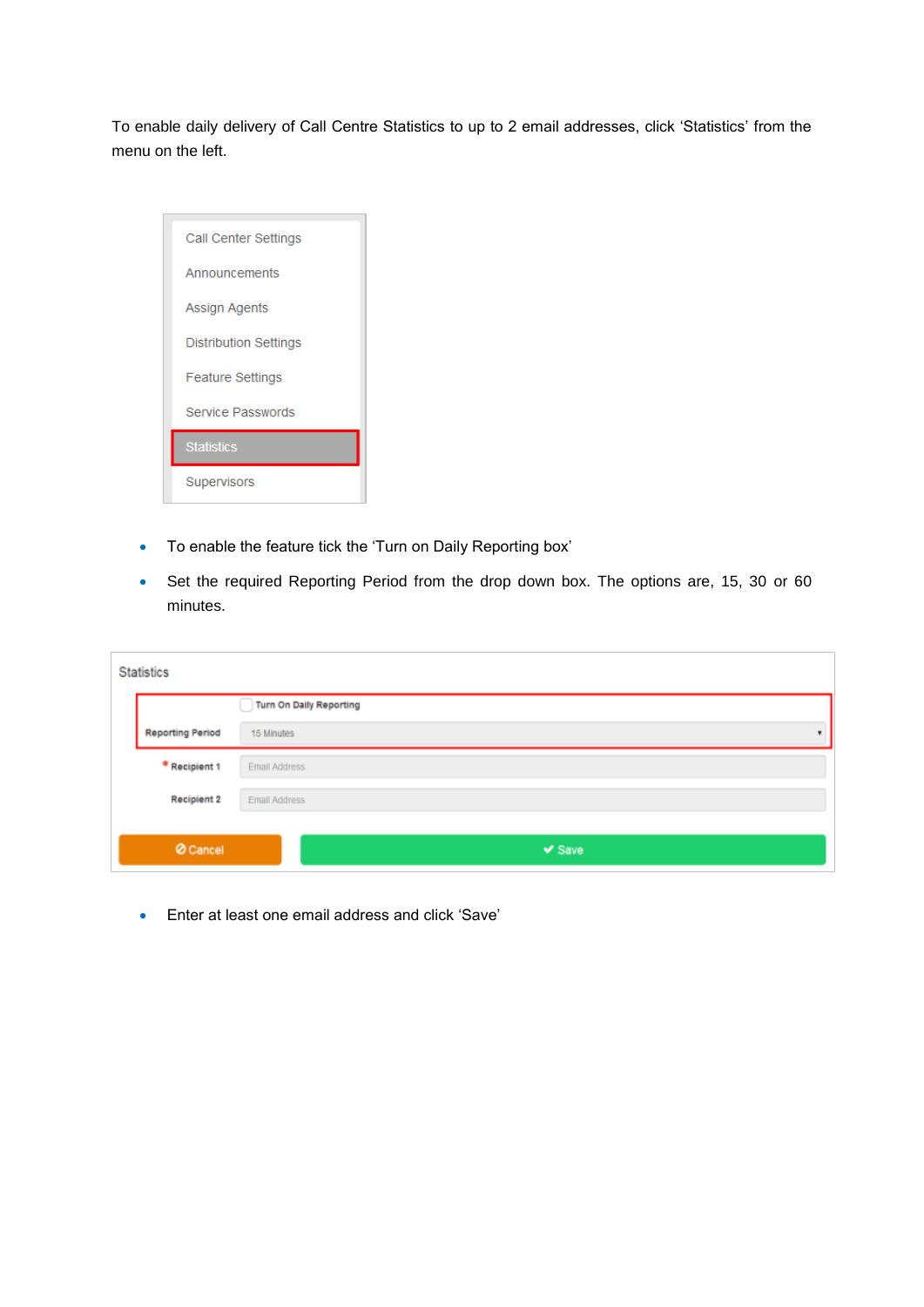|                         | <b>Statistics</b>       |               |  |  |  |  |
|-------------------------|-------------------------|---------------|--|--|--|--|
|                         | Turn On Daily Reporting |               |  |  |  |  |
| <b>Reporting Period</b> |                         | 15 Minutes    |  |  |  |  |
|                         | Recipient 1             | Email Address |  |  |  |  |
|                         | Recipient 2             | Email Address |  |  |  |  |
|                         | <b>Ø</b> Cancel         | $\vee$ Save   |  |  |  |  |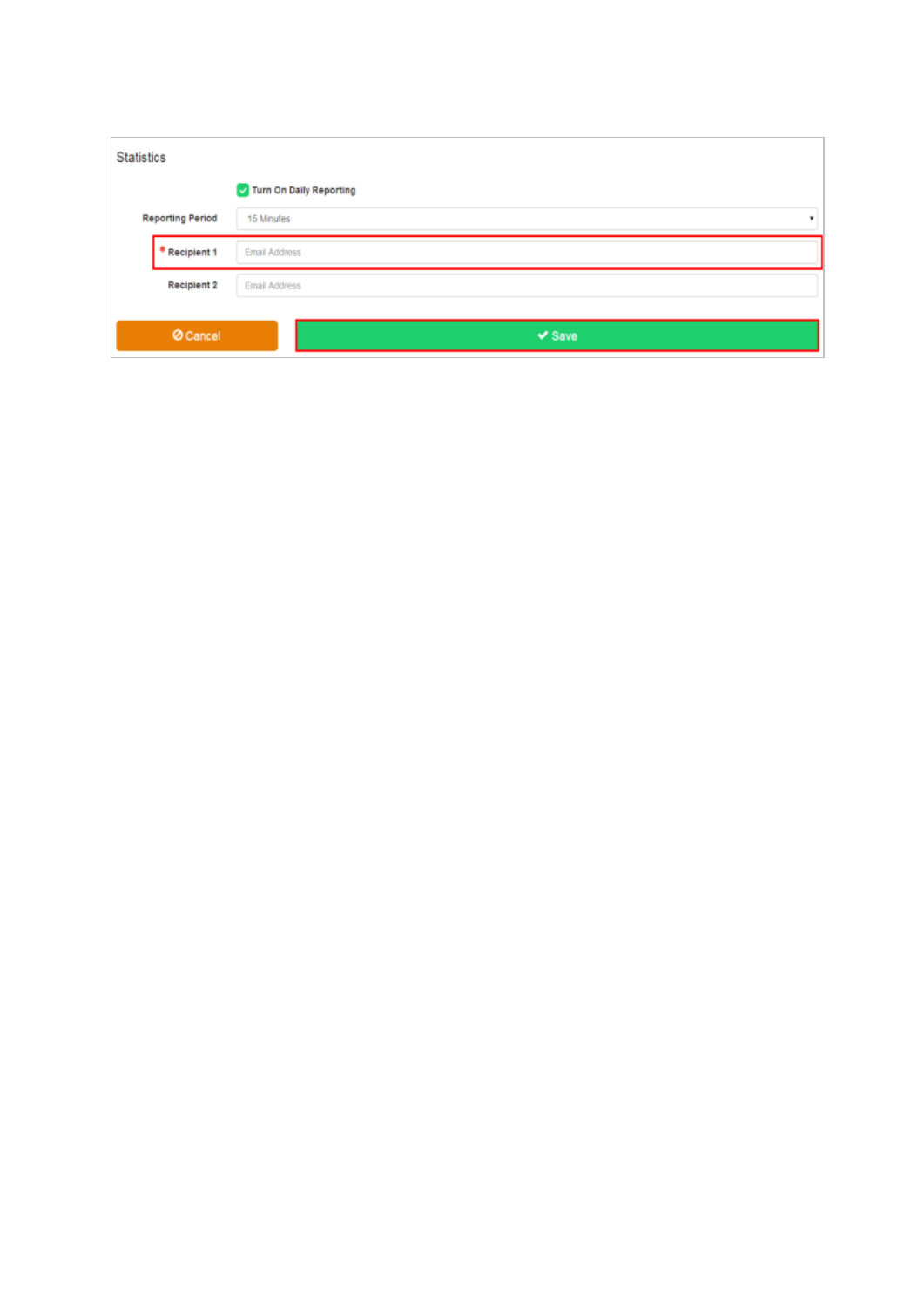# **Call Centre Plus**

# **Description**

Call Centre Plus adds enhanced call forwarding functions when applied to the selected Call Centre through the Business Portal.

# **Function**

The enhanced functionality allows greater flexibility in how a Call Centre can be deployed.

Forwarding the Call Centre can be done from any location with internet access. You do not have to attend Site, or in the case of a customer administering these features themselves, they do not have to be in their offices.

# **Call Centre Plus – Features**

- Alternate Numbers
- Call Forwarding Always
- Call Forwarding Busy
- Call Forwarding Selective
- Calling Plans
- Selective Call Acceptance
- Selective Call Rejection
- Do Not Disturb
- Voicemail

# **Configuration**

- Navigate to Sites (Select Site) > Features > Call Groups > Call Centres
- Select Call Centre if existing or Create a new one by Clicking 'Add'

#### **NOTE: You can also navigate to an existing Call Centre from the Site Dashboard.**

• Scroll down to the 'Feature Packages' box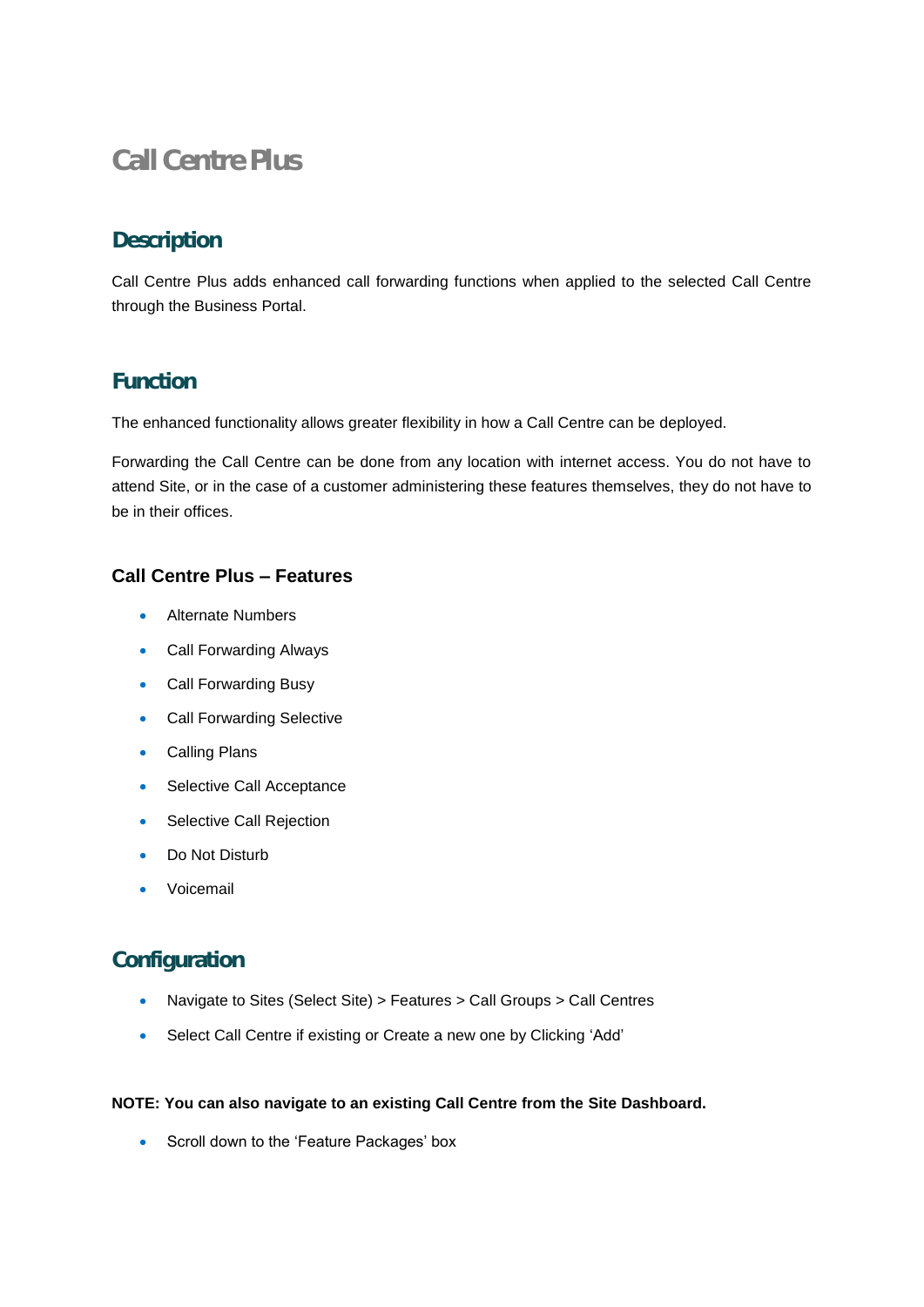| 57                                | Call Center Settings                  | Site Feature Settings Call Centers in sales group Profile. |             |                  |  |
|-----------------------------------|---------------------------------------|------------------------------------------------------------|-------------|------------------|--|
| Features.<br>□                    | Announcements<br>Assign Agents        | Call Center Settings                                       |             |                  |  |
| Feature<br><b>Assignment</b><br>B | Feature Settings<br>Service Passwords | Profile Details<br>Call Center ID                          |             |                  |  |
| <b>Frofile</b>                    | Statistics                            | sales group                                                | @demo.sales |                  |  |
|                                   |                                       | * Name                                                     |             | Password         |  |
| о<br><b>Device</b>                |                                       | Sales Group                                                | $\infty$    | Password         |  |
| Management                        |                                       | * Caller ID First Name                                     |             | Confirm Password |  |
| 扁                                 |                                       | Sales:                                                     |             | Confirm Password |  |

- Select CallCentrePlus
- Scroll Down and Click Save

| Skip To Next Agent After |             |       |
|--------------------------|-------------|-------|
| ÷,<br>٠u                 |             | Rings |
|                          |             |       |
| O Cancel                 | $\vee$ Save |       |
|                          |             |       |

# **Configure the Settings**

• Select "Feature Settings'

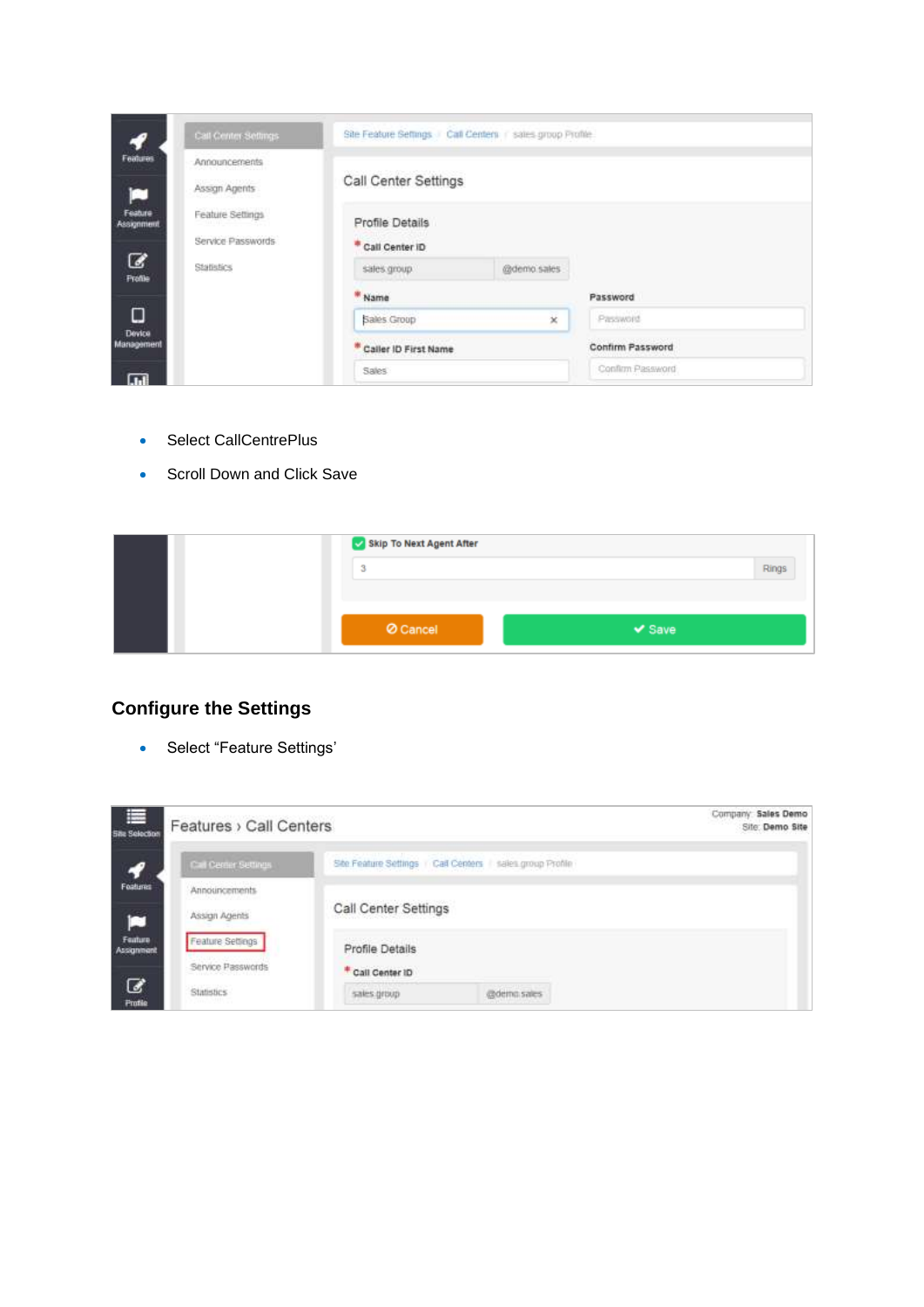| Feature Settings                   |                         |
|------------------------------------|-------------------------|
| O Attemate Numbers                 | $\beta$ Contigues       |
| <b>O</b> Call Forwarding           | <b>A Contigue</b>       |
| O Call Forwarding Selective        | Acodom                  |
| O Caling Plans                     | <b>Atintum</b>          |
| O Do Not Disturb                   | $P$ Contiguis           |
| <b>O</b> Selective Call Acceptance | $P$ Configure           |
| <b>O</b> Selective Call Rejection  | <b><i>A Company</i></b> |
| <b>O</b> Voicemail                 | A Contig                |

#### **Alternate Numbers**

Allows a single Call Centre to accept incoming calls from up to 10 additional incoming numbers not already assigned to a user or feature. Reduces complexity and costs where the same group of users will be answering the incoming calls the same way for different numbers. Calls to the Alternate Numbers will be seen the CDRs.

There is a choice of 4 distinctive ring patterns that can be assigned to each Alternate Number to assist Call Centre agents to distinguish between the Alternate Numbers.

| No Alternate Numbers Found    |           |                     |
|-------------------------------|-----------|---------------------|
|                               |           |                     |
| <b>Alternate Number</b>       | Extension | <b>Ring Pattern</b> |
| Numbers                       |           | $+ A00$             |
| Use Distinctive Ring Patterns |           |                     |
| Alternate Numbers             |           |                     |
|                               |           |                     |

**Call Forwarding Always**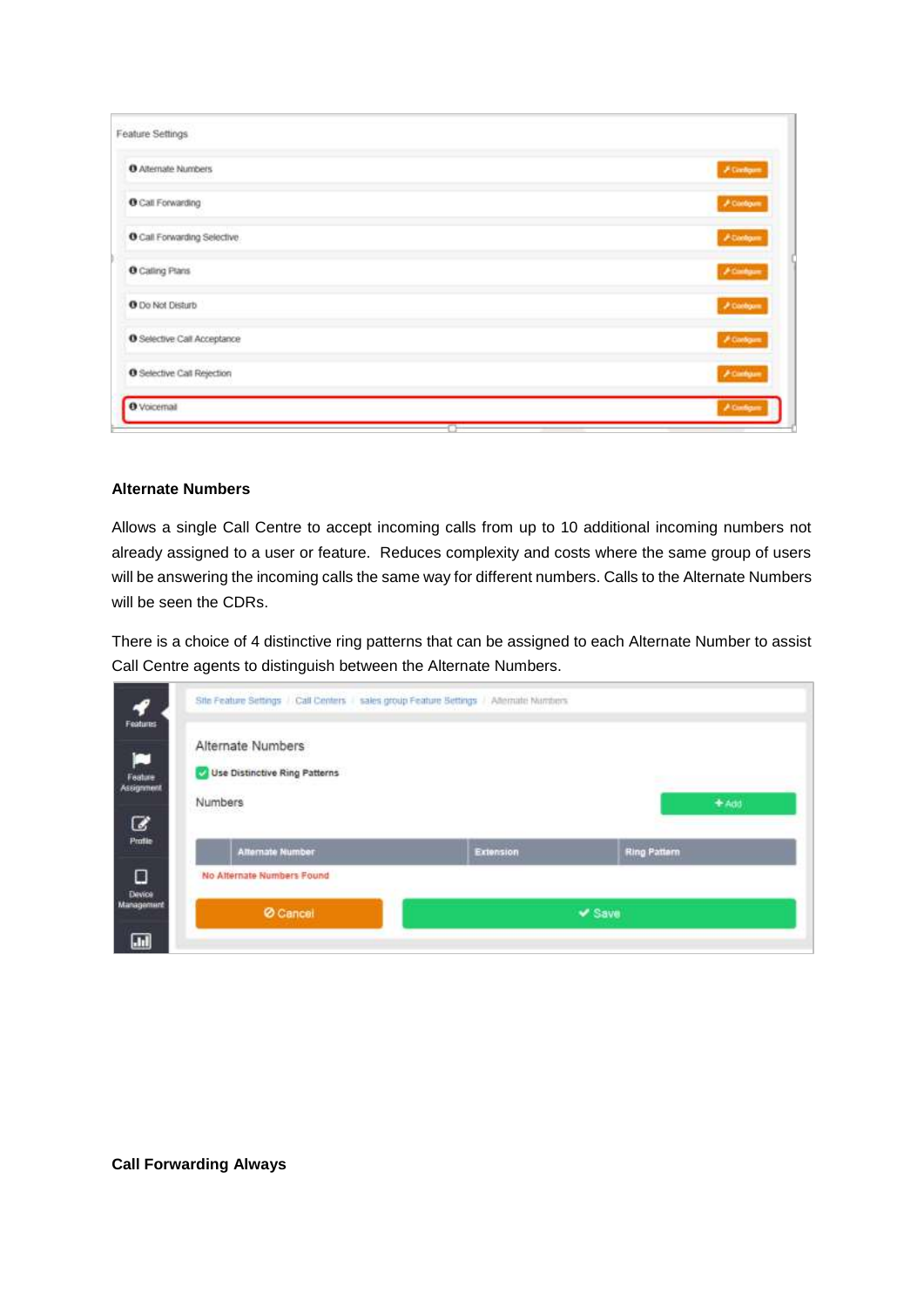Useful for important numbers where Disaster Recovery scenarios are important. The Reseller or a Group Administrator can access the business portal to divert the Call Centre to another number and/or location if the office is inaccessible to employees, (weather, traffic, building closures etc), seamlessly maintaining service.

| Peakers                                           |                 | Ste Feature Settings / Call Centres   coldcall Feature Settings   Call Ferminiting |                            |                                                                 |
|---------------------------------------------------|-----------------|------------------------------------------------------------------------------------|----------------------------|-----------------------------------------------------------------|
| œ                                                 | Call Forwarding |                                                                                    |                            |                                                                 |
| Feature<br>Assignment                             | Always Settings |                                                                                    | <b>Busy Settings</b>       |                                                                 |
| B<br><b>Profile</b>                               |                 | Always Forward Calls<br>Play Ring Reminder When Forwarding                         | * Forward To<br>1016061101 | Forward Calls When Line is Busy.<br>Telephone Nordon / 547 US\$ |
| $\begin{array}{c} \square \\ \square \end{array}$ | * Forward To    | Telephone Number / SIP LRT                                                         |                            |                                                                 |
| 匾<br>Destinant                                    | <b>O</b> Cancor |                                                                                    | ₩ Smro                     |                                                                 |

#### **Call Forwarding Busy**

During high call volume periods when all Call Centre agents are on a call the Call Centre call can be forwarded to another destination when the Call Centre is busy.

Smaller Call Centres with fewer agents can be deployed as your callers can be forwarded to other users or to features such as an Auto Attendant or another Call Centre instead of hearing busy tone when the agents are on a call.

Agents have greater flexibility to make outbound calls as required without being concerned that their inbound callers will hear busy tone

| <b>Peakers</b>                                                      |                         | 59n Feature Settings / Call Centres   coldcall Feature Settings   Call Fermanting |                          |                                 |
|---------------------------------------------------------------------|-------------------------|-----------------------------------------------------------------------------------|--------------------------|---------------------------------|
| نعز                                                                 | Call Forwarding         |                                                                                   |                          |                                 |
| Feature<br>Assignment<br>C                                          | Always Settings         | Always Forward Calls                                                              | Busy Settings            | Forward Calls When Line is Busy |
| <b>Profile</b><br>$\begin{array}{c} \square \\ \square \end{array}$ | <sup>*</sup> Forward To | Play Ring Reminder When Forwarding<br>Telephone Number / SIP URIT                 | * Forward To<br>1916 S.H | Telephone Wordser / SAV USN     |
| 匾<br>Destinant                                                      | <b>O</b> Cancot         |                                                                                   | ₩ Save                   |                                 |

**Call Forwarding Selective**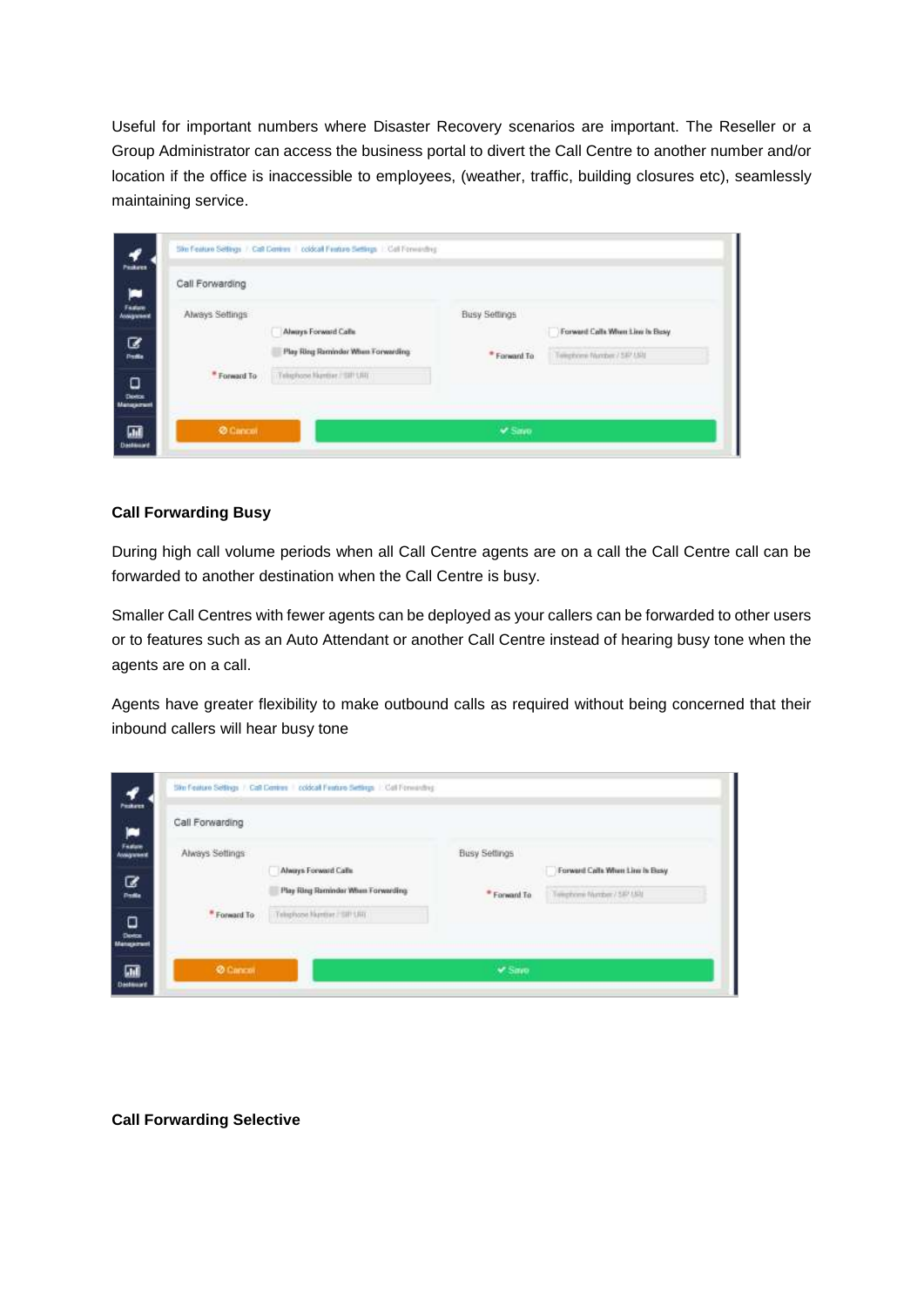Allows granular call forwarding based on Time Schedules and incoming CLI. Forward VIPs based on their incoming CLI to another group or a supervisor. Forward calls based on a Time Schedule to another destination or directly to a user's Voice Mail box. Very useful if your customer requires after hours calls to be handled by on call personnel or be sent to Voice Mail. Combine CLI and Time Schedules to create granular rules to call forward specific callers to specific destinations at specific times of day.

|                                        | Call Forwarding Selective                  |               |       |  |  |
|----------------------------------------|--------------------------------------------|---------------|-------|--|--|
|                                        | Turn On Call Forwarding Selective          |               |       |  |  |
| * Default Forward To<br>Number/SIP URI | 0333                                       |               |       |  |  |
|                                        | Play A Short Ring When A Call is Forwarded |               |       |  |  |
| Rules                                  |                                            |               | + Add |  |  |
|                                        | <b>Description</b>                         | Time Schedule |       |  |  |
| <b>Status</b>                          |                                            |               |       |  |  |

#### **Calling Plans**

Calling Plans can be used to block calls from pre-defined locations. It can be used with the 'Site' Calling Plan feature, where you can define dialling codes or individual numbers you wish to block from accessing the users in the Call Centre.

| ץ<br>Features                            | Incoming Calling Plans | Site Feature Settings / Call Centers / sales group Feature Settings / sales group Incoming Calling Plan |                         |               |                    |
|------------------------------------------|------------------------|---------------------------------------------------------------------------------------------------------|-------------------------|---------------|--------------------|
| ◘<br><b>Feature</b><br><b>Assignment</b> |                        | Incoming Calling Plans<br><b>Custom Settings</b><br>Within Group                                        |                         | Outside Group |                    |
| C                                        |                        | Allow                                                                                                   | $\overline{\mathsf{v}}$ | Atlow         | $\vert \vee \vert$ |
| Profile                                  |                        | Massachuset (1999)<br><b>Collect Calls</b>                                                              |                         |               |                    |
| ο<br>Device<br>Management                |                        | Alkw<br>No Incoming Calling Plans Found                                                                 | $\overline{\mathbf{Y}}$ |               |                    |
| $\blacksquare$<br><b>Dashboard</b>       |                        | Cancel                                                                                                  |                         | $V$ Save      |                    |

#### **Do Not Disturb**

Do Not Disturb can be set on the selected Call Centre. This feature will block all inbound calls and plays busy tone back to the inbound caller.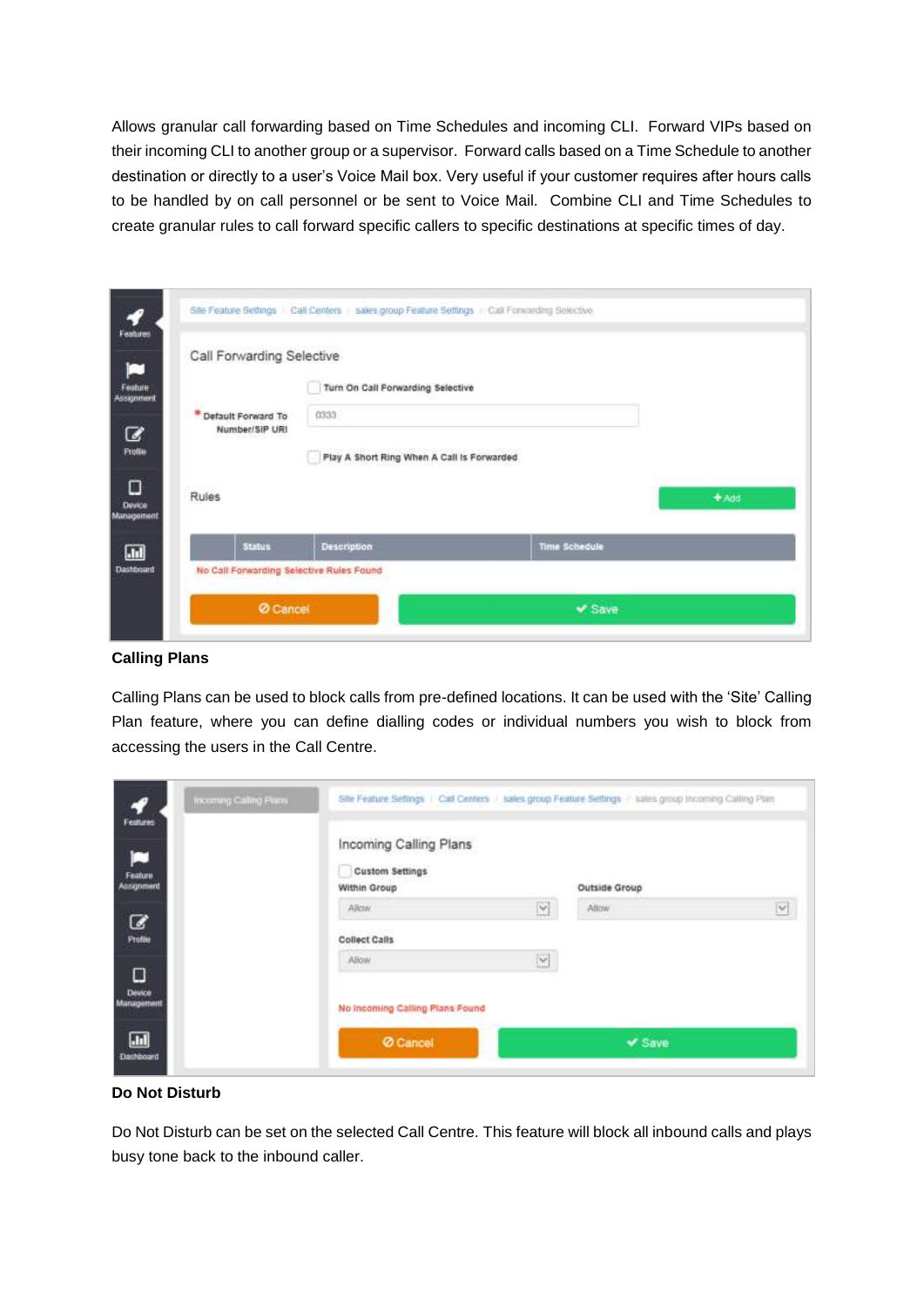| 57                                                  | Site Feature Settings / Call Centers / sales group Feature Settings / Do Not Disturb |             |
|-----------------------------------------------------|--------------------------------------------------------------------------------------|-------------|
| Features<br>$\blacksquare$<br>Feature<br>Assignment | Do Not Disturb<br>Turn On Do Not Disturb                                             |             |
| $\overline{\mathcal{Q}}$                            | Play A Short Ring When A Call is Biocked<br>Cancel                                   | $\vee$ Save |
|                                                     |                                                                                      |             |

Do Not Disturb will override any other call forwarding feature or any other Call Centre settings.

#### **Selective Call Acceptance**

Using the incoming CLI of the caller and the Time Schedule, if one is applied, Selective Call Acceptance determines which incoming numbers are allowed to call the Call Centre.

Only numbers in the list will be answered by the Call Centre agents. Callers from all other numbers will be presented with a system announcement informing them that the number they are trying to reach is not accepting calls.

A Time Schedule can be applied to only accept calls during certain time periods.

Combine CLI and Time Schedules to create granular rules to allow specific callers to call the Call Centre only at specific times of day.

This allows a Call Centre to be set up specifically to handle calls from existing customers and/or VIP customers only. It can help to guarantee service levels to these specific groups of callers.

| 57<br>Features              |                                             | Site Feature Settings : Call Centers : sales group Feature Settings | Selective Call Acceptance |  |  |  |  |
|-----------------------------|---------------------------------------------|---------------------------------------------------------------------|---------------------------|--|--|--|--|
| P<br>Feature:<br>Assignment | Selective Call Acceptance<br>Rules<br>+ Add |                                                                     |                           |  |  |  |  |
| C<br>Profile                | <b>Status</b><br>No Rules Found             | <b>Description</b>                                                  | Time Schedule             |  |  |  |  |
| Ο<br>Device<br>Management   | <b>Ø</b> Cancel                             |                                                                     |                           |  |  |  |  |

#### **Selective Call Rejection**

Using the incoming CLI of the caller and the Time Schedule, if one is applied, Selective Call Rejection performs a call screen function that determines which incoming numbers are not allowed to call the Call Centre.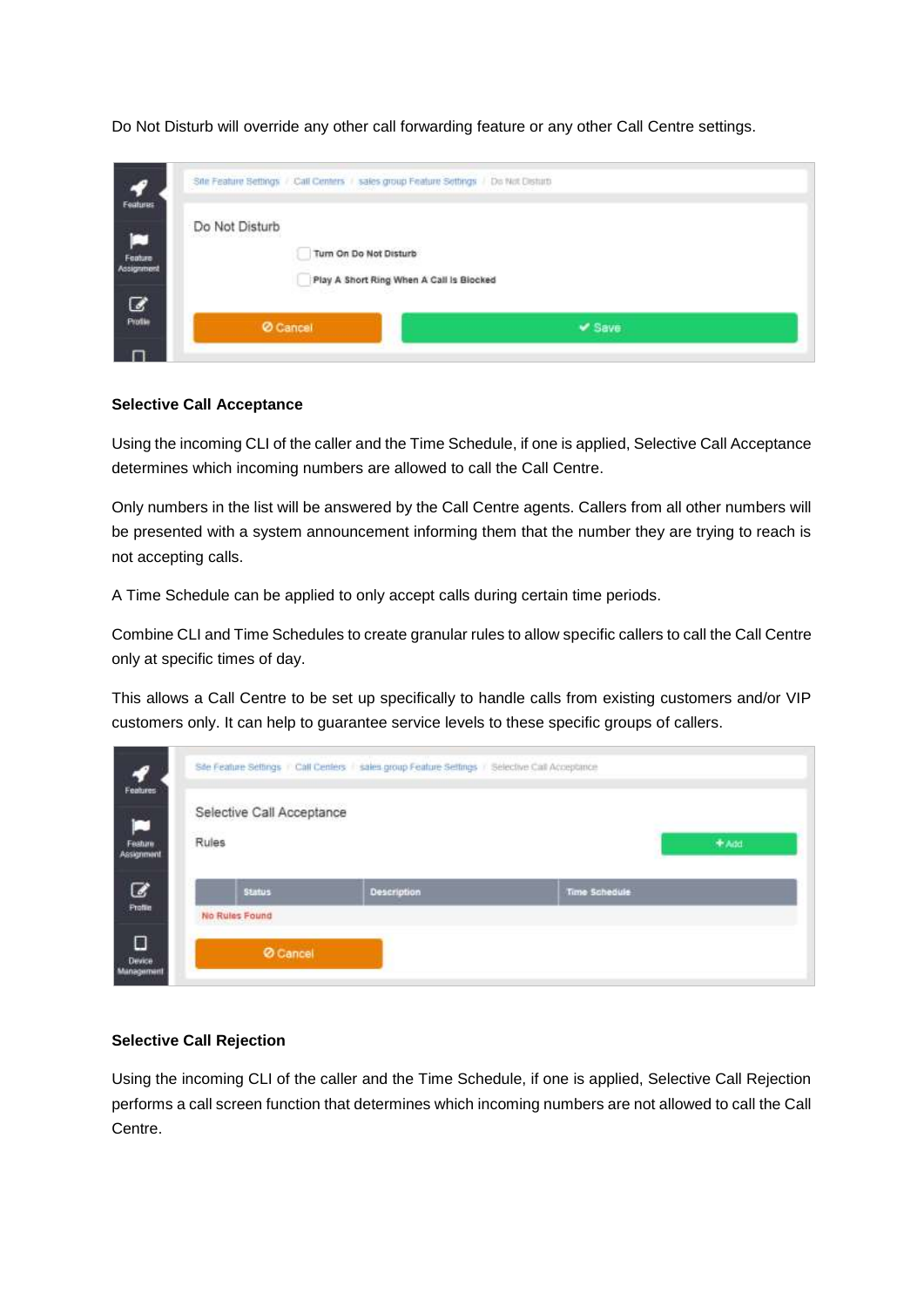Prevent your Call Centre agents from receiving nuisance calls from known numbers ensuring that they are available for your new and current customers.

Numbers in the list will not be answered by the Call Centre agents. Callers will be presented with a system announcement informing them that the number they are trying to reach is not accepting calls.

A Time Schedule can be applied to only reject calls during certain time periods.

Combine CLI and Time Schedules to create granular rules to restrict specific callers from calling the Call Centre at specific times of day allowing your more important callers through.

| 57                                     | Site Feature Settings : Call Centers : sales group Feature Settings / Selective Call Rejection |                    |                      |         |  |
|----------------------------------------|------------------------------------------------------------------------------------------------|--------------------|----------------------|---------|--|
| Features<br>p<br>Fashire<br>Assignment | Selective Call Rejection<br>Rules                                                              |                    |                      | $+$ Add |  |
| ☞<br>Profile                           | <b>Status</b>                                                                                  | <b>Description</b> | <b>Time Schedule</b> |         |  |
| О<br>Device:<br>Management             | No Rules Found<br><b>Ø</b> Cancel                                                              |                    |                      |         |  |

#### **Voicemail**

Attach a voicemail box to a Call Centre and allow certain call types/conditions to be forwarded to a dedicated voicemail box and avoid missing customer calls.

Incoming calls to the mailbox are sent to voicemail once they meet the criteria set by the administrator from within the Call Centre voicemail settings page on the Business Portal. The caller is then played a greeting, system or personal, and once they have left a message they can hang up the phone to leave the message. For further options they can press **#** to access the following options:

- Record the message again  $-$  press 1
- Review the message press  $2$
- Deposit the message hang-up the phone

The maximum length for a single voicemail is 5 minutes.

Voicemails are stored on the TelephoneSystems.Cloud voicemail server and converted to an mp3 file if forwarded to an email address. Where a voicemail is elected to be sent to an email address, this is as a carbon copy, and the original will stay on the server until deleted by the administrator. Administrators can choose to delete messages by the following method:

• Directly from the Business Portal Call Centre Voicemail page

The maximum storage capacity per voicemail box is 30 minutes.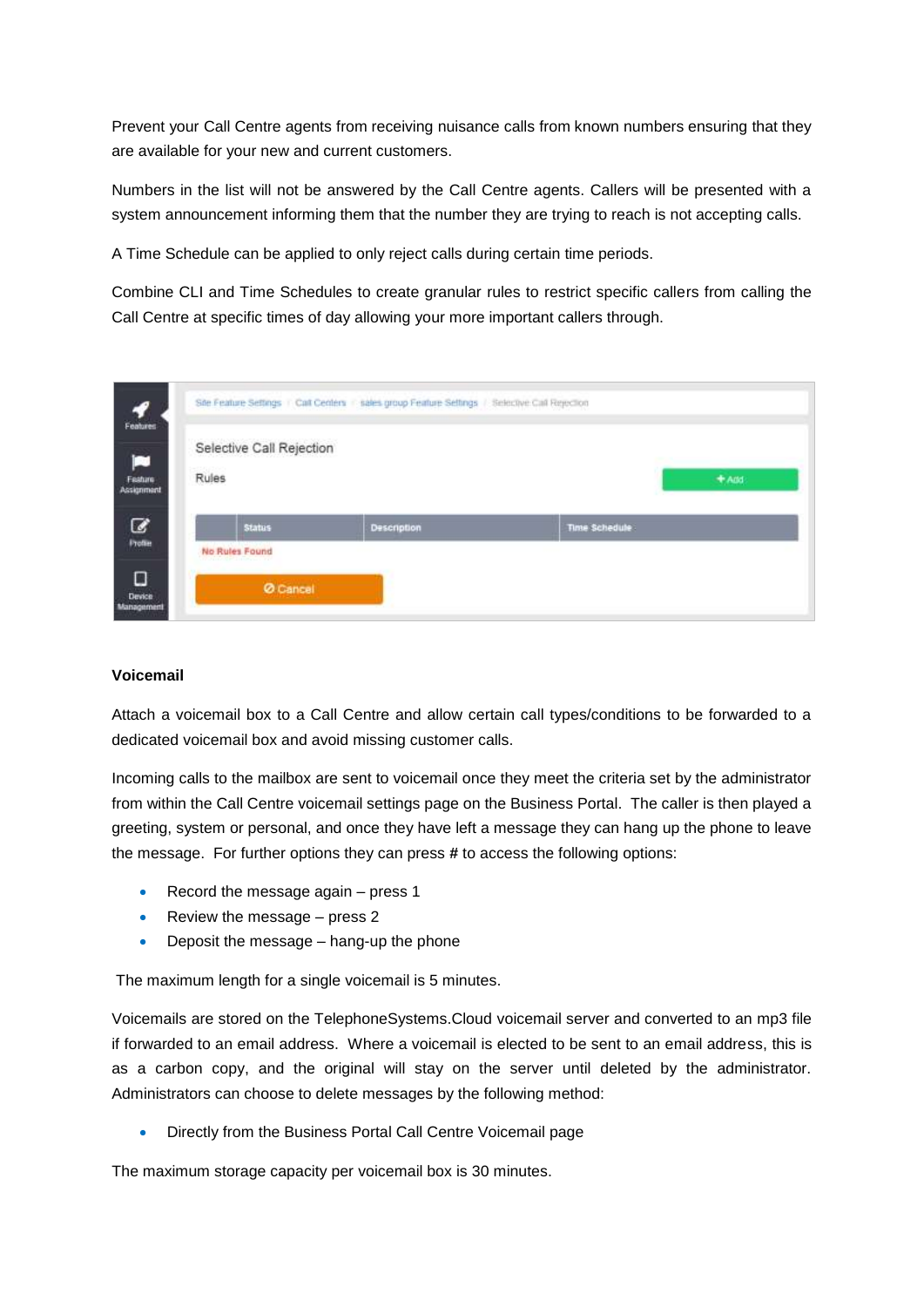When the administrator receives a new voicemail, they can be notified by the following means:

- **Business Portal**  the Call Centre Voicemail page will display total number of Read and Unread voicemails.
- **Voicemail-to-email**  the administrator can choose to have the voicemail immediately emailed over as an mp3 file.

To turn on Voicemail, simply check the **Turn on Voicemail** box.



#### **Feature settings from the Business Portal**

To configure what happens when a call is placed into the Call Centre, select from the following:

- Send All Calls To Voicemail this will put all calls immediately to voicemail
- Send Calls To Voicemail When...:
	- Line Is Busy *if all agent are busy then the call will be sent to voicemail*
	- There Is No Answer *if no one picks up after the set amount of rings set in the Hunt then calls will overflow to voicemail*
- From the dropdown select the number of rings before greeting commences. (2-20). *Please note on some Yealink devices, the number of rings set on the portal is not translating correctly on the device. For example if the setting is set to 3, it is actually taking 7 audible rings. This defect is being addressed with Yealink.*
- *.*Greeting:
- o System *uses a standard system generated greeting that will be played to callers*
- o Personal *- upload a personal greeting using the Choose file button.*
- Voicemail-to-email *Enter an email address/s, followed by the + button, to have voicemails sent as a MP3 to a user's or a central voicemail box. Please note, only a Company Admin or Group Admin can see this setting currently, CP Admins are unable to configure this.*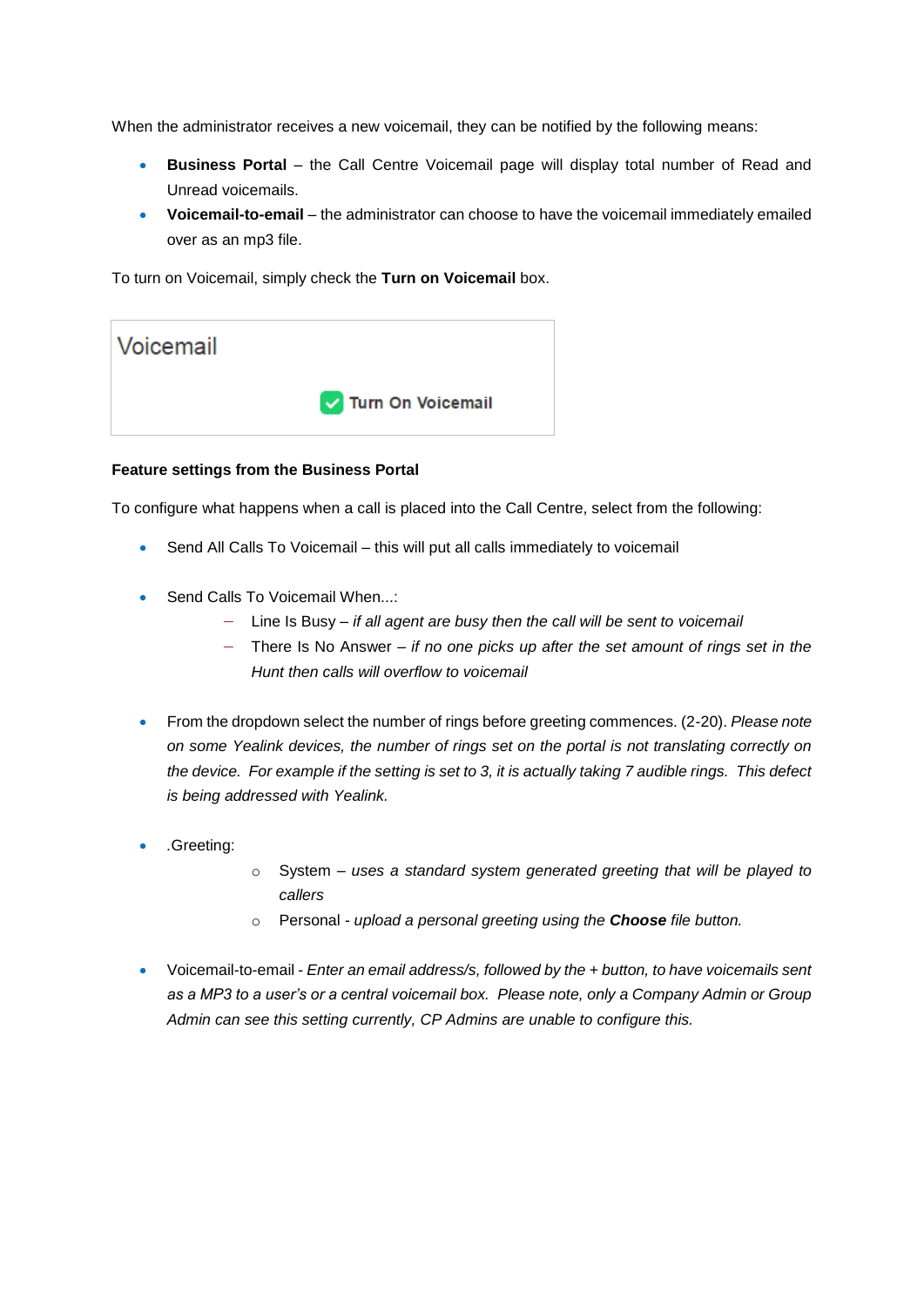| Voicemail                          |                                                                                                   |  |
|------------------------------------|---------------------------------------------------------------------------------------------------|--|
|                                    | Turn On Voicemail                                                                                 |  |
| Direct Calls                       | Send All Calls To Voicemail<br>Send Calls To Voicemail When<br>Line Is Busy<br>There Is No Answer |  |
| Number of Rings<br>Before Greeting | $\,$ $\,$ $\,$                                                                                    |  |
| Greeting                           | System<br>Personal                                                                                |  |
|                                    | Choose file   No file chosen<br>File type is 8 bit linear PCM.                                    |  |
| Voicemail-to-email                 |                                                                                                   |  |

#### **Accessing Voicemails from the Business Portal**

A Company or Group Administrator can use the visual voicemail service to manage the Call Centre voicemails via the Business Portal. Click on **Voicemail** from the right-hand side within the Call Centre settings box.

| <b>Call Centre Settings</b> |
|-----------------------------|
| Announcements               |
| Assign Agents               |
| <b>Feature Settings</b>     |
| Voicemail                   |
| Service Passwords           |
| <b>Statistics</b>           |
|                             |

From here they can see a list of all Voicemails along with:

- **Calling Number** *details the calling number that has left the voicemail*
- *Type – determines if this is a Voicemail or a Fax Message (where enabled)*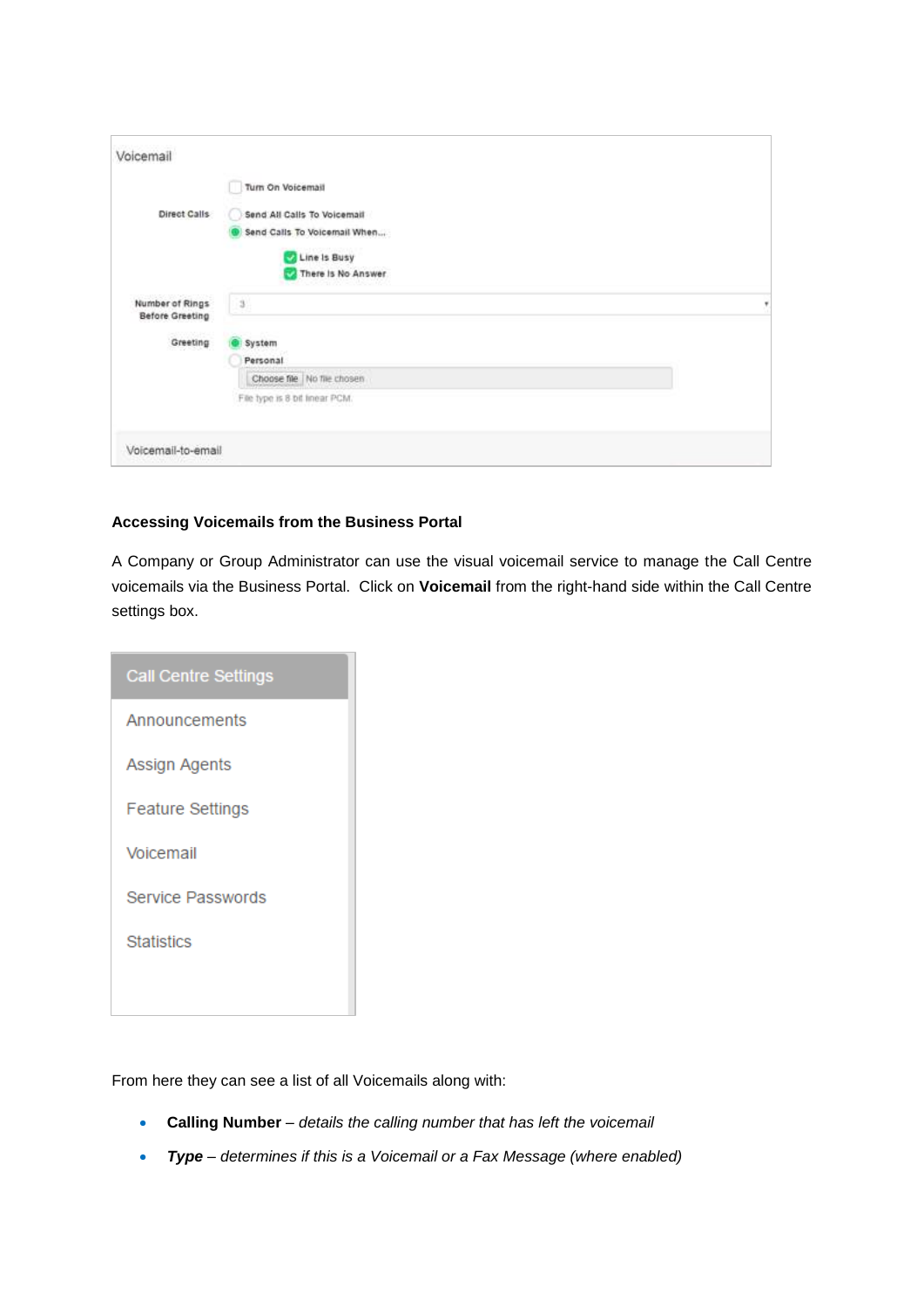- **Message** *choose to play the voicemail through your PC speakers, pause it, stop it and advanced forwards and backwards throughout the message*
- **Time** *date and time stamps of when the voicemail came in*
- **Duration** *displays in seconds the length of the voicemail*

|                 | <b>Voicemails</b>     |              |                        |                                                       |                         |
|-----------------|-----------------------|--------------|------------------------|-------------------------------------------------------|-------------------------|
|                 |                       |              |                        |                                                       |                         |
|                 | <b>Calling Number</b> | Type         | Message                | Time                                                  | <b>Duration</b> (s)     |
|                 | 08003289393 上         | Voice        | п<br>٠<br>0:00<br>6.50 | Wed Aug 10 15:26:58 BST 2016                          | 6                       |
| u               | 08003289393           | Voice<br>--- |                        | Wed Aug 10 15:19:12 BST 2016                          | 12                      |
| u               | 08003289393 ±         | Voice        |                        | しょうひょう ひょうひょうひん ふうきょう<br>Wed Aug 10 15:17:35 BST 2016 | $\overline{\mathbf{5}}$ |
| <b>× Delete</b> |                       |              |                        |                                                       |                         |

The administrator can choose to do the following with the Business Portal audio file:

- Listen to message
- Stop the message
- Pause the message
- Scroll back through the message
- Scroll forward through the message
- Repeat the message
- Delete the message (this will remove the message from the voicemail server)

#### **Accessing Voicemails from Email**

If the setting is selected in the feature setting, then voicemails will be sent to a nominated email address/s. The user can choose to do the following with the mp3 audio file:

- Listen to message
- Repeat the message
- Erase the message (this will only erase from the email account)
- Store the message locally or upload to a CRM system
- Forward the message to another email recipient